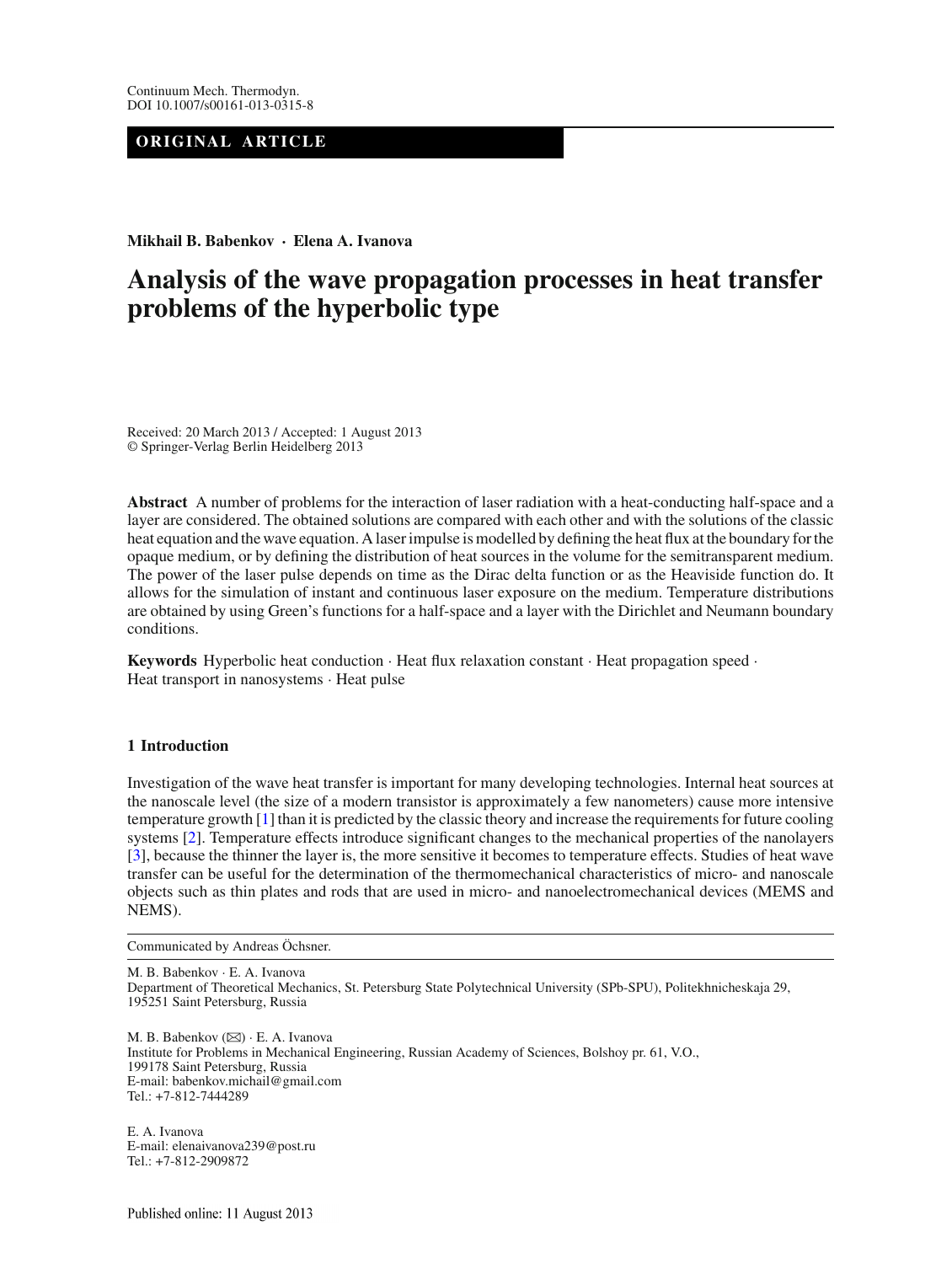For heat-conducting processes of sufficiently short timescales, it is appropriate [\[4](#page-18-3)] to consider a model that takes into account the finite speed of heat propagation:

<span id="page-1-0"></span>
$$
\rho C_v(\tau \ddot{T} + \dot{T}) = \lambda \Delta T \tag{1}
$$

where  $\rho$  is a material density,  $C_v$  is a constant volume specific heat,  $\tau$  is a heat flux relaxation constant, *T* is the deviation from the temperature *T*<sup>0</sup> at which the material constants were measured, dot denotes time derivative,  $\lambda$  is the material conductivity,  $\Delta$  is the Laplace operator. The derivation of this equation is based on the law of Cattaneo–Vernotte [\[5](#page-18-4),[6\]](#page-18-5):

<span id="page-1-1"></span>
$$
\tau \dot{\mathbf{h}} + \mathbf{h} = -\lambda \nabla T \tag{2}
$$

where **h** is a heat flux vector,  $\nabla$  is the del operator.

The Cattaneo–Vernotte law differs from classic Fourier's law in that it includes the heat flux relaxation constant  $\tau$ , the presence of which means that the heat flux does not appear or disappear instantly if the temperature gradient is loaded or unloaded [\[4\]](#page-18-3). The propagation speed ("*c*") of thermal disturbances in a heatconducting medium depends on the value of  $\tau$ :  $c = \sqrt{\lambda/(\rho C_v \tau)}$ . The value of the heat relaxation constant ranges from 10−<sup>12</sup> to 10−<sup>8</sup> s for homogeneous materials in different aggregative states [\[7](#page-18-6)]. If timescale of the experiment is comparable to the relaxation time value, it is recommended to use a generalized Fourier's law. Concepts and fundamentals of modern thermodynamics are discussed in [\[4](#page-18-3)[,8](#page-18-7)[–11](#page-19-0)].

It is widely known that there are other more complex models of thermal conductivity with a finite speed of thermal waves in its linear approximation  $[4,12]$  $[4,12]$  $[4,12]$ : a model with a thermal memory  $[13]$ , a model  $[14]$  $[14]$ , which takes into account the time lag of the heat flux and the temperature gradient, etc. A detailed review of thermal conductivity models is presented in [\[4](#page-18-3)].

Equation [\(1\)](#page-1-0) is a special case of the telegraph equation, which describes the wave propagation with losses. Limit cases of Eq. [\(1\)](#page-1-0) are the classic heat equation, if the term  $\tau \mathbf{h}$  can be neglected, and the wave equation, if  $\tau$ **|h**| $\gg$ **|h**|.

## **2 The heat equation of the hyperbolic type**

Let us consider heat-conducting media. The energy balance equation takes the following form:

$$
\rho \dot{U} = -\nabla \cdot \mathbf{h} + \rho q \tag{3}
$$

where  $U$  is the density of internal energy,  $q$  is the heat input rate into the volume. The relationship between internal energy and temperature is stated as follows:

$$
U = C_v T \tag{4}
$$

Using the Cattaneo–Vernotte law [\(2\)](#page-1-1), one can write the system of differential equations for the temperature and the heat flux vector [\[15\]](#page-19-4):

<span id="page-1-2"></span>
$$
\begin{cases}\n\rho C_v \dot{T} = -\nabla \cdot \mathbf{h} + \rho q \\
\mathbf{h} + \tau \dot{\mathbf{h}} = -\lambda \nabla T\n\end{cases}
$$
\n(5)

Initial conditions for the system  $(5)$  are given by:

$$
T\big|_{t=0} = f(s); \quad \mathbf{h}\big|_{t=0} = \mathbf{g(s)};
$$
 (6)

where **s** is the radius vector that defines the spatial position of the points of media.

<span id="page-1-3"></span>By excluding the heat flux vector from the system [\(5\)](#page-1-2), one obtains an equation for the temperature:

$$
\rho C_v(\dot{T} + \tau \ddot{T}) - \lambda \Delta T = \rho (q + \tau \dot{q}) \tag{7}
$$

An additional initial condition for the first-order derivative of the temperature can be obtained from the known value of the heat flux at  $t = 0$  and the first equation of the system [\(5\)](#page-1-2). Let us formulate the initial conditions for Eq. [\(7\)](#page-1-3):

$$
\dot{T}\big|_{t=0} = -\frac{1}{\rho C_v} \nabla \cdot \mathbf{g} + \frac{1}{C_v} q; \quad T\big|_{t=0} = f(\mathbf{s});\tag{8}
$$

<span id="page-1-4"></span>The initial condition for the heat flux is an alternative of the initial condition for the heating rate  $\ddot{T}$ .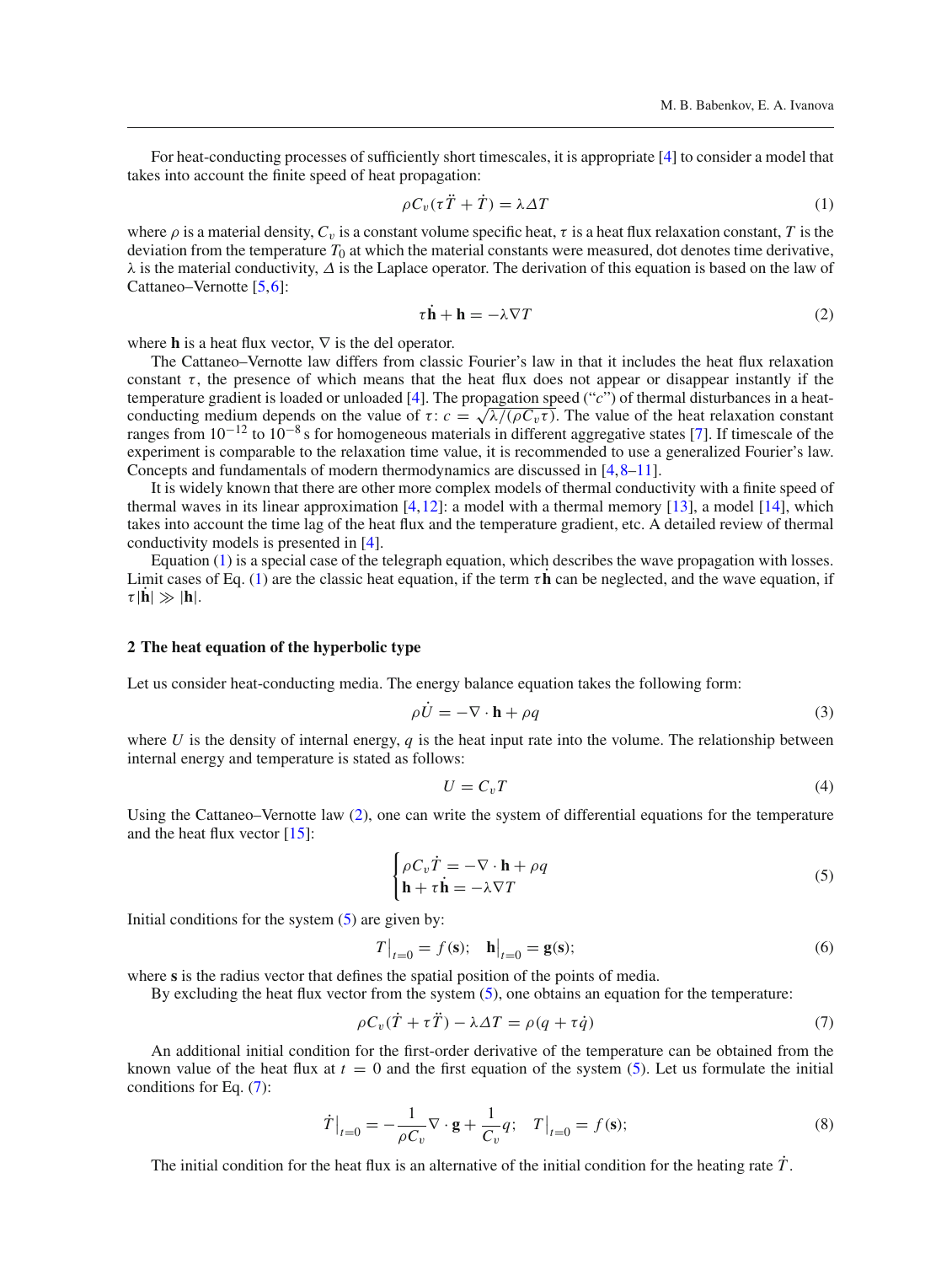Analysis of the wave propagation processes in heat transfer problems

If a contact method of the temperature measurement is used, the definition of  $\dot{T}$  presents some difficulties. By the means of contact method, the temperature can be recorded only after the thermodynamic equilibrium over time is achieved and the temperature becomes a constant value. There are other ways to measure the temperature. One of them is a laser thermometry. It allows measuring of the temperature and the heat flux on a surface and in a volume of a sample without the contact. This method allows the observation of nonequilibrium processes of the heat transfer due to the high time resolution on the order of 10−<sup>12</sup> s and the resolution by coordinate on the order of  $10^{-3}$  m. The temperature resolution is about 0.3 °C [\[16,](#page-19-5)[17](#page-19-6)].

Let us specify the temperature at the boundary  $\partial \Omega$ :

<span id="page-2-0"></span>
$$
T\big|_{\partial\Omega} = \varphi(t, \mathbf{s}); \qquad \mathbf{s} \in \partial\Omega \tag{9}
$$

It is also possible to specify a projection of the heat flux vector on a normal to the boundary  $\Omega$  instead of [\(9\)](#page-2-0):

$$
h_n|_{\partial\Omega} = \psi(t, \mathbf{s}); \qquad \mathbf{s} \in \partial\Omega \tag{10}
$$

where  $h_n = \mathbf{n} \cdot \mathbf{h}$  is a projection of the heat flux vector **h** on a normal **n** to  $\partial \Omega$ . When the boundary conditions are imposed on the heat flux, as in the above case, it may be easier to first find **h**(**s**, *t*), excluding the temperature from system [\(5\)](#page-1-2). An equation for the vector of heat flux similar to [\(7\)](#page-1-3) will be obtained:

<span id="page-2-1"></span>
$$
\rho C_v(\mathbf{h} + \tau \mathbf{h}) - \lambda \nabla \nabla \cdot \mathbf{h} = \lambda \rho \nabla q \tag{11}
$$

An additional initial condition for **h** can be obtained using the second equation of system [\(5\)](#page-1-2). Let us write out the initial conditions for Eq.  $(11)$ :

$$
\dot{\mathbf{h}}\big|_{t=0} = -\frac{\lambda}{\tau} \nabla f - \frac{1}{\tau} \mathbf{g}; \quad \mathbf{h}\big|_{t=0} = \mathbf{g}(\mathbf{s});\tag{12}
$$

<span id="page-2-4"></span><span id="page-2-2"></span>Integrating the first equation of system [\(5\)](#page-1-2) over time, one can get the expression for the temperature:

$$
T(\mathbf{s}, t) = \frac{1}{\rho C_v} \int\limits_0^t (\rho q - \nabla \cdot \mathbf{h}) dt + f(\mathbf{s})
$$
 (13)

If the temperature distribution was obtained using Eq. [\(7\)](#page-1-3), one can find an expression for heat flux by solving the second equation of the system  $(5)$ :

<span id="page-2-5"></span>
$$
\mathbf{h}(\mathbf{s},t) = e^{-t/\tau} \left( \mathbf{g}(\mathbf{s}) - \frac{\lambda}{\tau} \int_{0}^{t} e^{t/\tau} \nabla T(\mathbf{s},t) dt \right)
$$
(14)

## **3 Wave processes in a half-space if the thermal load is applied on the boundary**

Let us consider the half-space:  $0 \le s \le +\infty$ . External volumetric exposures are absent. The heat propagation process is described by the homogeneous heat equation. Let us introduce new variables  $\kappa$  and  $\nu$ , which are associated with time *t* and the coordinate *s* as follows:  $\kappa = s\sqrt{\rho C_v/(\lambda \tau)}$ ,  $\nu = t/\tau$ . In this case, Eq. [\(11\)](#page-2-1) for the heat flux takes the following form:

<span id="page-2-3"></span>
$$
\dot{h} + \ddot{h} - h'' = 0 \tag{15}
$$

The prime symbols denote the derivative on  $\kappa$ . The value of the heat flux is limited at infinity. The heat flux is a given function of time at the boundary. The heat wave propagation process under the step and pulse boundary conditions is studied bellow.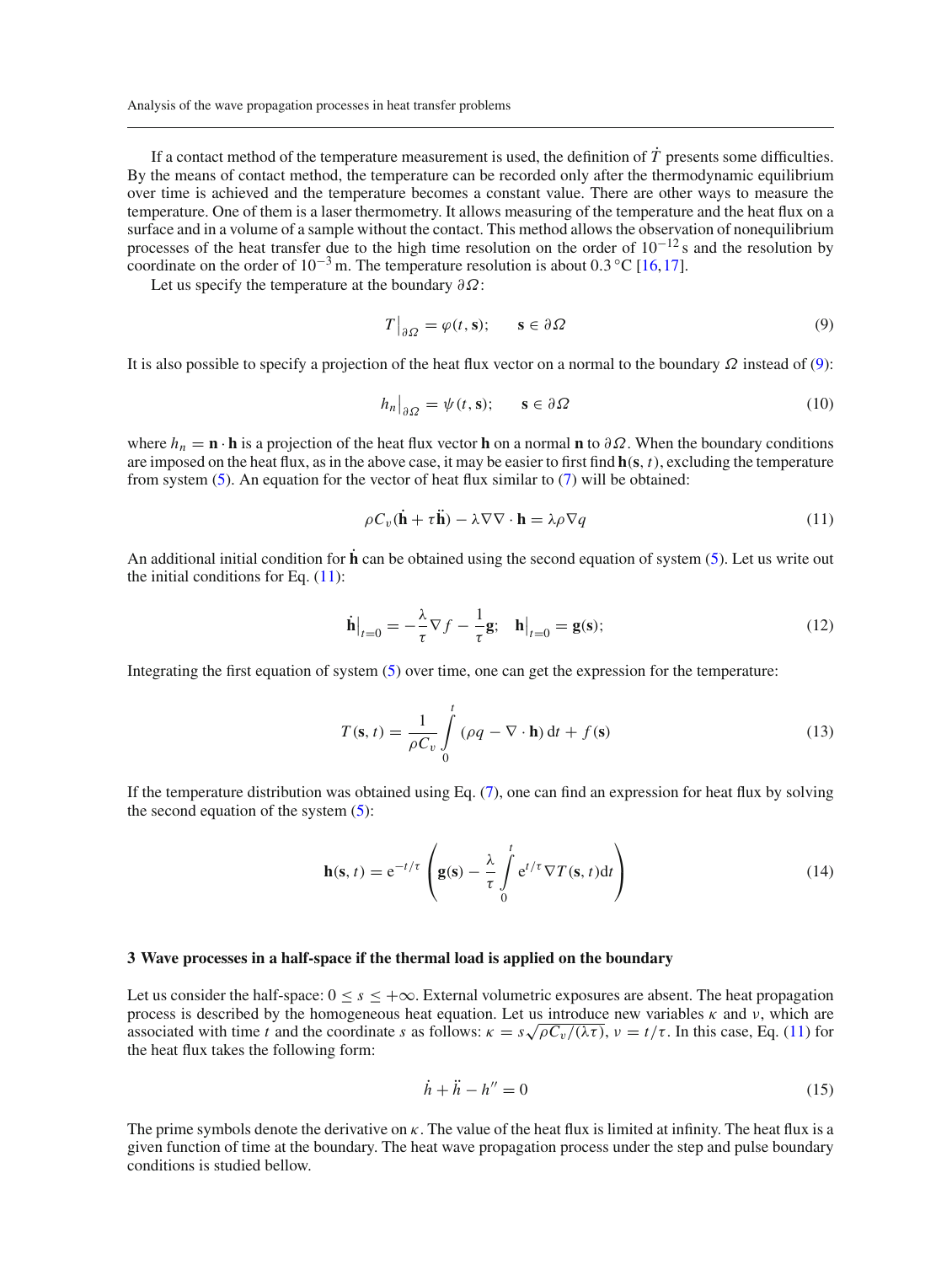3.1 The heat flux at the boundary depends on time as the Dirac delta function

The initial conditions for the heat flux [\(12\)](#page-2-2) are homogeneous:

<span id="page-3-0"></span>
$$
h|_{v=0} = 0; \quad \dot{h}|_{v=0} = 0; \tag{16}
$$

The value of the heat flux at the boundary  $\kappa = 0$  depends on time as the  $\delta$  function:

$$
h|_{\kappa=0} = h_0 \delta(\nu - 0)
$$
 (17)

A multiplier  $h_0$  has been added to save the heat flux dimension.

A solution of the problem  $(15)–(16)$  $(15)–(16)$  $(15)–(16)$ , obtained using the Laplace transform  $[15,18]$  $[15,18]$  $[15,18]$ , is given by:

<span id="page-3-3"></span>
$$
h = h_0 e^{-\nu/2} \left[ \delta(\nu - \kappa) + \frac{\kappa}{2\sqrt{\nu^2 - \kappa^2}} I_1 \left( \frac{1}{2} \sqrt{\nu^2 - \kappa^2} \right) H(\nu - \kappa) \right]
$$
(18)

where  $I_1$  is the modified Bessel function of the first kind. Using  $(13)$ , one obtains temperature distribution in the half-space:

<span id="page-3-1"></span>
$$
T = -\int_{0}^{v} \frac{\partial h(\kappa, v)}{\partial \kappa} dv
$$
 (19)

Profiles of the temperature waves [\(19\)](#page-3-1) are plotted at the different values of time in Fig. [1a](#page-3-2) and b.

Let us consider its two limit cases. A solution of the problem  $(17)$ – $(16)$  for the wave equation is given by (Fig. [1c](#page-3-2)):

$$
T = h_0 \delta \left( \nu - \kappa \right) \tag{20}
$$

For the classic heat equation, a temperature expression follows:

$$
T = \frac{h_0}{\sqrt{\pi \nu}} \exp\left(-\frac{\kappa^2}{4\nu}\right) \tag{21}
$$

The wave front in the solution  $(21)$  is absent. The profiles of the solution  $(21)$  for the different times are shown in Fig. [1d](#page-3-2).

<span id="page-3-4"></span>

<span id="page-3-2"></span>**Fig. 1** Time shape of the impulse on the boundary of the half-space is the δ function. Solution profiles are plotted for the different time values: τ, 2τ, 3τ, 6τ, 8τ, 10τ seconds; curves **a**, **b** are the solution profiles corresponding to the hyperbolic heat equation; curve **c** is the solution profile corresponding to the wave equation; curve **d** is the solution profile corresponding to the classic parabolic heat equation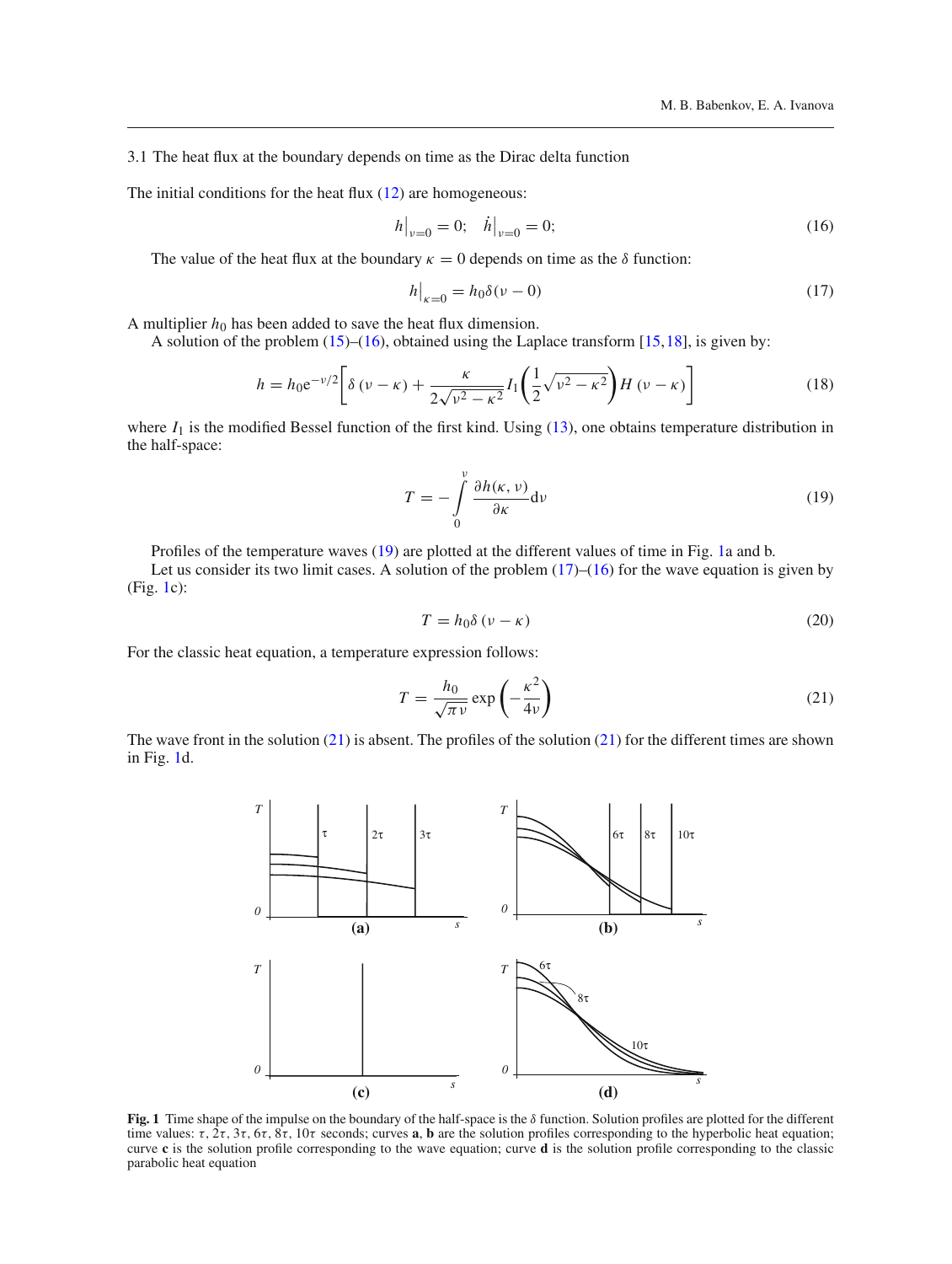

<span id="page-4-2"></span>**Fig. 2** Time shape of the impulse on the boundary is the Heaviside step function. Solution profiles are plotted for the different time values:  $\tau/2$ ,  $\tau$ ,  $3\tau/2$ ,  $3\tau$ ,  $4\tau$ ,  $5\tau$  seconds; curves **a**, **b** are the solution profiles corresponding to the hyperbolic heat equation; curve **c** is the solution profile corresponding to the wave equation; curve **d** is the solution profile corresponding to the classic parabolic heat equation

Comparing Fig. [1a](#page-3-2) and c, it is easy to see the similarities and differences between the solutions of the hyperbolic and the wave equations. The curves for both of the equations have the  $\delta$  function jumps on its wave fronts. The solution of the wave equation differs from zero only at its front. The region of the wave profile of the hyperbolic equation between the origin and the wave front becomes similar to the solution of the classic heat equation with time. The differences between the solutions of the classic and hyperbolic equations become visible at the values of time of the order of the relaxation constant  $\tau$ .

## 3.2 The heat flux at the boundary depends on time as the Heaviside step function

The value of the heat flux at the boundary depends on time as the Heaviside step function:

$$
h|_{\kappa=0} = h_0 H(\nu - 0), \qquad H(\nu) = \begin{bmatrix} 1, & \nu \ge 0 \\ 0, & \nu < 0 \end{bmatrix} \tag{22}
$$

<span id="page-4-0"></span>The initial conditions for the heat flux  $(12)$ :

$$
h|_{v=0} = 0; \quad \dot{h}|_{v=0} = 0; \tag{23}
$$

A solution of the problem [\(15\)](#page-2-3), [\(22\)](#page-4-0), [\(23\)](#page-4-1), obtained using the Laplace transform, is given by [\[19\]](#page-19-8):

<span id="page-4-1"></span>
$$
h = h_0 \left( \exp\left(-\frac{\kappa}{2}\right) + \frac{\kappa}{2} \int\limits_{\kappa}^{\nu} \frac{\exp\left(-\xi/2\right)}{\sqrt{\xi - \kappa^2}} I_1 \left( \frac{1}{2} \sqrt{\xi - \kappa^2} \right) d\xi \right) H \left( \nu - \kappa \right) \tag{24}
$$

Using [\(19\)](#page-3-1), one obtains the temperature distribution in the half-space. Profiles of the temperature waves [\(19\)](#page-3-1) are plotted at the different values of time in Fig. [2a](#page-4-2) and b.

Let us consider the two limit cases: the wave equation and the classic heat equation. A solution of the wave equation (Fig. [2c](#page-4-2)) is given by

$$
T = h_0 H \left(\nu - \kappa\right) \tag{25}
$$

<span id="page-4-3"></span>The classic statement of the problem leads to a following solution (in the dimensionless variables):

$$
T = h_0 \left( 2 \exp\left( -\frac{\kappa^2}{4\nu} \right) \sqrt{\frac{\nu}{\pi}} - \text{erfc}\left( \frac{\kappa}{2\sqrt{\nu}} \right) \kappa \right)
$$
 (26)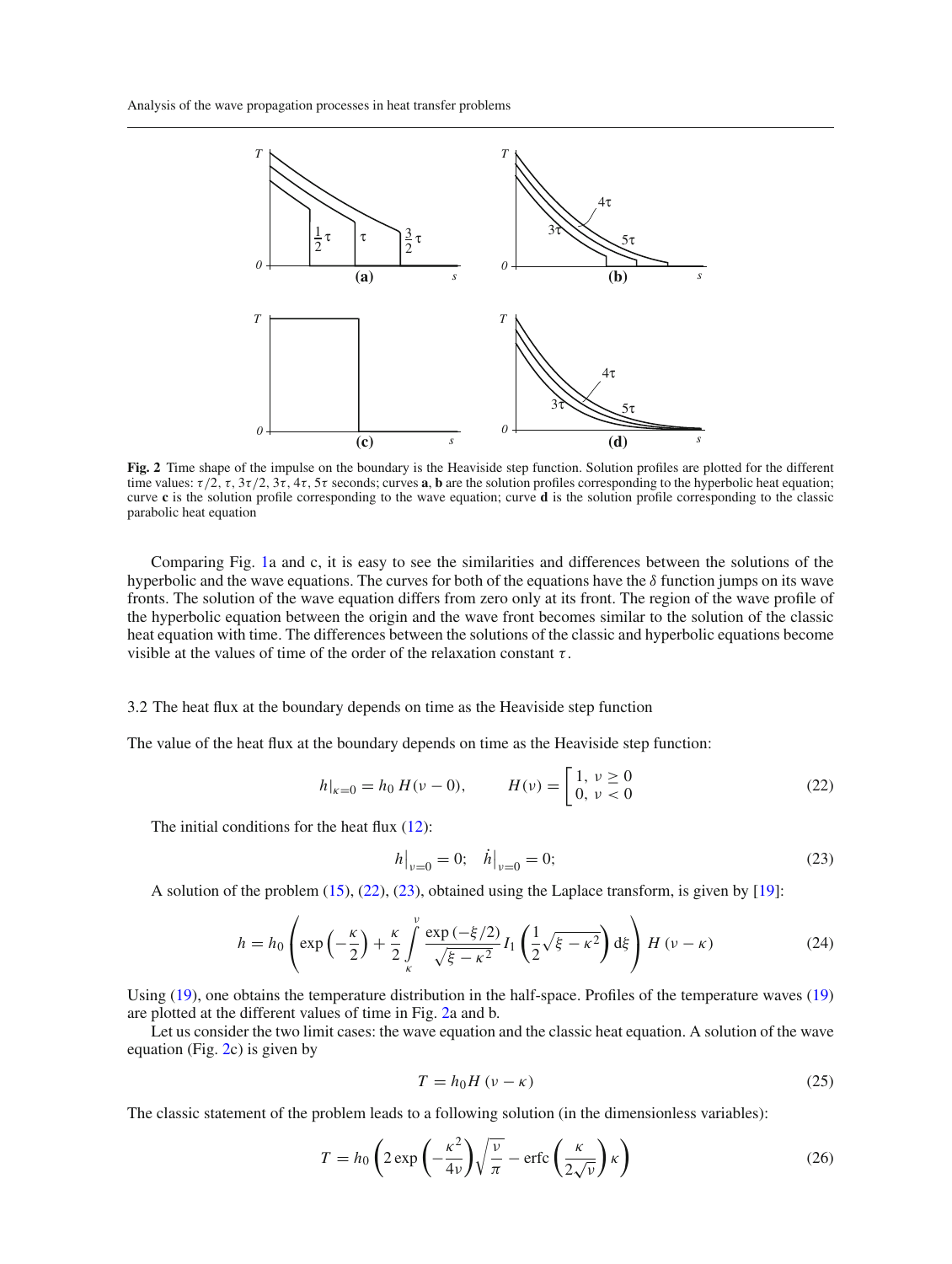where  $erfc(z)$  is the complementary error function:

$$
erfc(z) = 1 - \frac{2}{\sqrt{\pi}} \int_{0}^{z} e^{-\xi^{2}} d\xi
$$

A feature peculiar to the classic heat equation is the absence of the wave front in solution graphics. The graphics for the classic solution [\(26\)](#page-4-3) are shown in Fig. [2d](#page-4-2). For all values of time, the curves look the same, but at small values of time the temperature reaches the abscissa axis faster. Comparing Fig. [2a](#page-4-2) and c, one can see that the solution of the hyperbolic equations is similar to the solution of the wave equation for short times: the wave profile is close to a "step." The solution of the hyperbolic equation is more like the one of the parabolic equation at the larger times: the temperature discontinuity at the wave front rapidly decreases with the distance from the boundary.

## **4 Wave processes in the layer caused by the influence of internal heat sources**

Let us consider the laser impact on the layer with the thickness of *l*. The penetration depth of the laser radiation into the medium can be significant at the nanoscale level even for opaque materials; thus, it is possible to use Bouguer's law for modelling the absorption of the laser radiation by the material. According to Bouguer's law, the intensity of a parallel beam of the monochromatic light exponentially decays when it passes through a medium:

$$
I(s) = I_0 e^{-\alpha s} \tag{27}
$$

where *s* is the distance from the layer boundary,  $I_0$  is the intensity of the incident light,  $\alpha$  is an absorption coefficient of the substance. If the intensity of a short laser impulse is absorbed by the medium according to the Bouguer's law, then the power of internal sources can be written as:

$$
q(s, t) = I_0 \delta(t - 0) e^{-\alpha s}
$$

where the  $\delta$  function approximates the dependence of a short laser impulse intensity on time, more precise form of which is the Gaussian distribution.

#### 4.1 The intensity of the internal heat sources depends on time as the Dirac delta function

## *4.1.1 The thermally insulated layer*

For the sake of brevity, let us introduce a new notation:

<span id="page-5-0"></span>
$$
\eta = h \frac{1}{I_0} \sqrt{\frac{C_v}{\rho \lambda}}; \quad \varsigma = s \sqrt{\frac{\rho C_v}{\lambda}}; \quad \vartheta = T \frac{C_v}{I_0}; \quad \gamma = \alpha \sqrt{\frac{\lambda}{\rho C_v}}; \quad \mu = l \sqrt{\frac{\rho C_v}{\lambda}}; \tag{28}
$$

<span id="page-5-3"></span>The differential equation for the heat flux  $(11)$  will be represented as:

$$
\dot{\eta} + \tau \ddot{\eta} - \eta'' = \gamma \delta(t - 0) e^{-\gamma \varsigma}
$$
 (29)

The boundary conditions for Eq. [\(29\)](#page-5-0) are written as follows:

<span id="page-5-2"></span>
$$
\eta|_{\zeta=0} = 0; \quad \eta|_{\zeta=\mu} = 0; \tag{30}
$$

Initial conditions [\(12\)](#page-2-2) for the heat flux with regard to the new notation have the form:

<span id="page-5-1"></span>
$$
\eta|_{t=0} = 0; \quad \dot{\eta}|_{t=0} = 0; \tag{31}
$$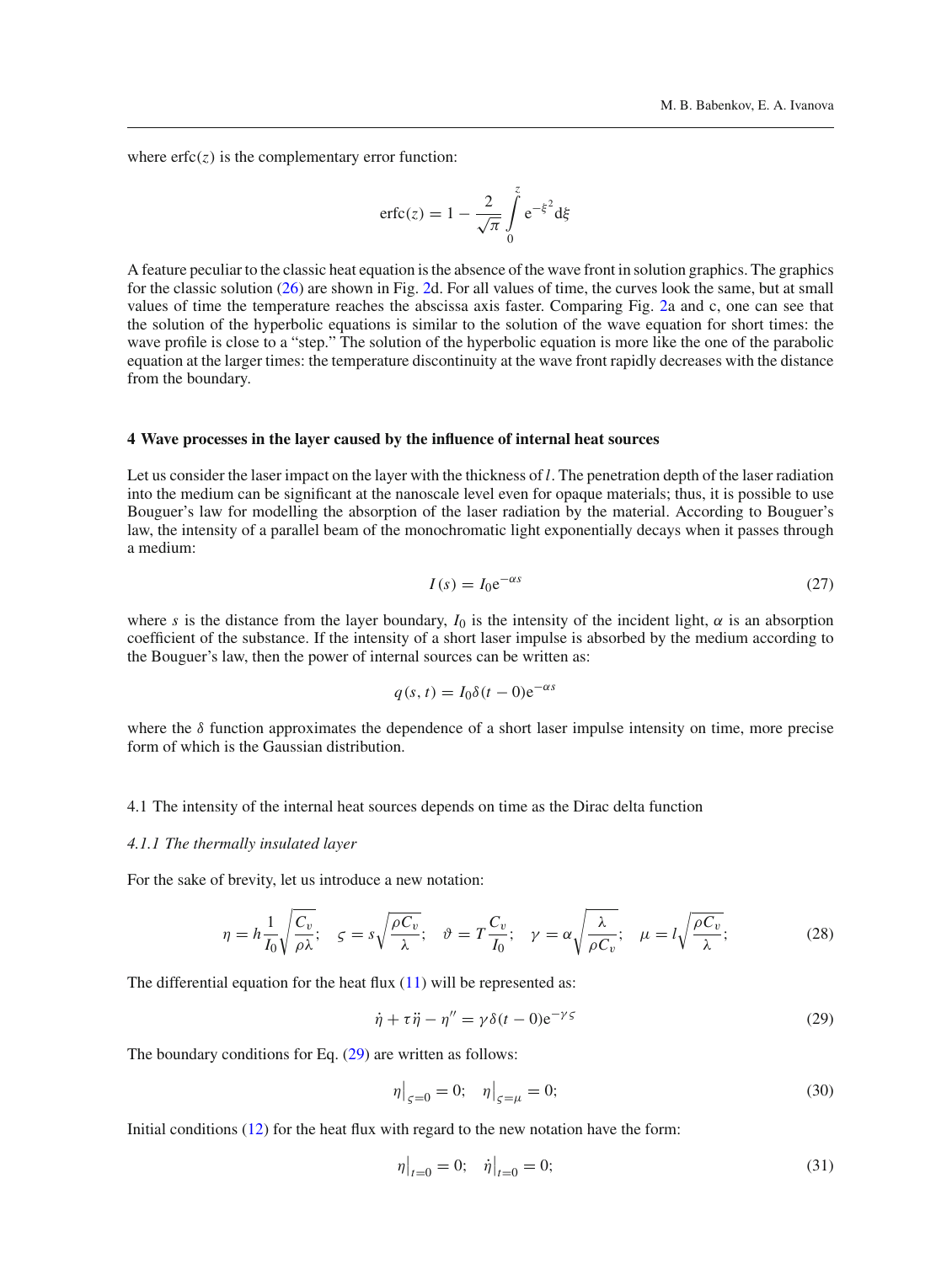Once obtained, the expression for  $\eta(\varsigma, t)$  allows us to find the temperature distribution  $\vartheta(\varsigma, t)$  for the layer if the heat flux at the boundaries is absent. For this, we use the expression [\(13\)](#page-2-4):

<span id="page-6-5"></span>
$$
\vartheta(\varsigma, t) = -\int_{0}^{t} \eta'(\varsigma, t)dt + e^{-\gamma \varsigma} H(t)
$$
\n(32)

In order to obtain the solution of the problem  $(29)$ – $(31)$ , let us change the variable:

<span id="page-6-3"></span>
$$
\eta(\zeta, t) = \exp\left(-\frac{t}{2\tau}\right) w(\zeta, t)
$$
\n(33)

After introducing the new variable, Eq. [\(29\)](#page-5-0) will take the form of the linear nonhomogeneous Klein–Gordon equation:

$$
\ddot{w} = \frac{1}{\tau} w'' + \frac{1}{4\tau} w + \frac{\gamma}{\tau} \delta(t - 0) e^{-\gamma s}
$$
\n(34)

<span id="page-6-1"></span>The initial and boundary conditions after the variable change will have the form:

<span id="page-6-0"></span>
$$
w|_{t=0} = 0; \quad \dot{w}|_{t=0} = 0; \quad w|_{s=0} = 0; \quad w|_{s=\mu} = 0; \tag{35}
$$

The solution of [\(34\)](#page-6-0)–[\(35\)](#page-6-1) can be conveniently obtained by using Green's functions method. The formula [\[20](#page-19-9)] for the distribution of  $w(\varsigma, t)$  in the layer with the homogeneous initial and boundary conditions is written as:

$$
w(\zeta, t) = \int_{0}^{t} \int_{0}^{\mu} \Phi(\xi, \zeta) G(\zeta, \xi, t - \zeta) d\xi d\zeta
$$
 (36)

where Green's function *G* has the form [\[20](#page-19-9)]:

<span id="page-6-2"></span>
$$
G(\zeta, \xi, t) = \frac{2}{\mu} \sum_{n=1}^{\infty} \sin\left[\frac{\pi n \zeta}{\mu}\right] \sin\left[\frac{\pi n \xi}{\mu}\right] \frac{\sin\left[t \sqrt{\frac{1}{\tau} \left(\frac{\pi n}{\mu}\right)^2 - \frac{1}{4\tau^2}}\right]}{\sqrt{\frac{1}{\tau} \left(\frac{\pi n}{\mu}\right)^2 - \frac{1}{4\tau^2}}}
$$
(37)

<span id="page-6-7"></span>The source function in Eq.  $(34)$  has a form:

$$
\Phi(\varsigma, t) = \frac{\gamma}{\tau} \delta(t - 0) e^{-\gamma \varsigma}
$$

The result of integrating expression [\(36\)](#page-6-2) is substituted in [\(33\)](#page-6-3) to obtain the expression for the heat flux:

$$
\eta = 4\mu\gamma \,\mathrm{e}^{-\mu\gamma - \frac{1}{2}t/\tau} \sum_{n=1}^{\infty} \frac{(n\pi \mathrm{e}^{\mu\gamma} - (-1)^n) \sin\left[\frac{n\pi\varsigma}{\mu}\right] \sin\left[\frac{S_n t}{2\tau\mu}\right]}{S_n \left(n^2\pi^2 + \mu^2\gamma^2\right)} H(t) \tag{38}
$$

<span id="page-6-4"></span>where  $S_n = \sqrt{4n^2\pi^2\tau - \mu^2}$ ;

<span id="page-6-6"></span>It is easily seen that heat flux [\(38\)](#page-6-4) takes the real values for any sign of the expression under the radical of  $S_n$ . Substituting [\(38\)](#page-6-4) in [\(32\)](#page-6-5), we obtain an expression for the temperature:

$$
\vartheta = e^{-\varsigma \gamma} H(t) - 2\mu \gamma e^{-\mu \gamma - \frac{1}{2}t/\tau} \sum_{n=1}^{\infty} \frac{\cos\left[\frac{n\pi\varsigma}{\mu}\right] (e^{\mu\gamma} - (-1)^n)}{S_n \left(n^2 \pi^2 + \mu^2 \gamma^2\right)} \times \left(S_n \left(e^{\frac{t}{2\tau}} - \cos\left[\frac{S_n t}{2\mu \tau}\right]\right) - \mu \sin\left[\frac{S_n t}{2\mu \tau}\right]\right) H(t) \tag{39}
$$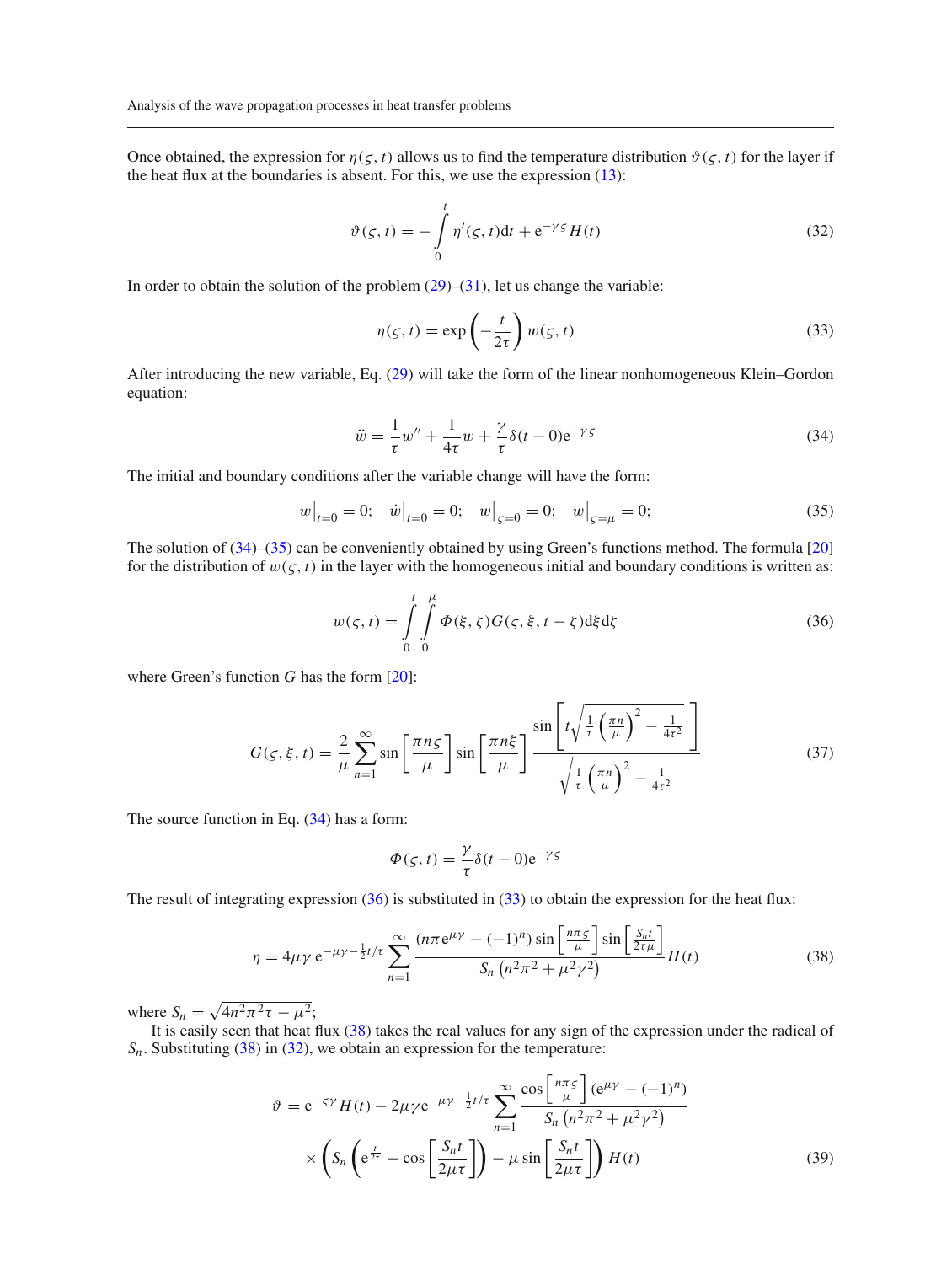

**Fig. 3** The hyperbolic heat conduction problem for the semitransparent layer

<span id="page-7-2"></span>A solution of the problem in the classic formulation for the insulated layer is a series obtained by Green's function method:

$$
\vartheta = \frac{e^{-\gamma(s-t\gamma)}}{2} \sum_{n=-\infty}^{\infty} e^{-2\mu n\gamma} \left( \text{erf}\left[ \frac{2\mu n + s - 2t\gamma}{2\sqrt{t}} \right] + \text{erf}\left[ \frac{\mu - 2\mu n - s + 2t\gamma}{2\sqrt{t}} \right] + e^{2\gamma(2\mu n + s)} \left( \text{erf}\left[ \frac{\mu + 2\mu n + s + 2t\gamma}{2\sqrt{t}} \right] - \text{erf}\left[ \frac{2\mu n + s + 2t\gamma}{2\sqrt{t}} \right] \right) \right) H(t) \tag{40}
$$

where  $\text{erf}[z]$  is the error function:

$$
\text{erf}[z] = \frac{2}{\sqrt{\pi}} \int_{0}^{z} e^{-\xi^2} d\xi
$$

Another limit case is the pure wave equation. A solution in this case can be written as:

$$
\vartheta = e^{-\varsigma \gamma} H(t) - 2\mu \gamma e^{-\mu \gamma} \sum_{n=1}^{\infty} \frac{\cos\left[\frac{n\pi \varsigma}{\mu}\right] \left(1 - \cos\left[\frac{n\pi t}{\mu \sqrt{\varsigma}}\right]\right) (e^{\mu \gamma} - (-1)^n)}{n^2 \pi^2 + \mu^2 \gamma^2} H(t) \tag{41}
$$

<span id="page-7-0"></span>An expression for the temperature [\(39\)](#page-6-6) on the wave front as a function of coordinate  $\zeta$  can be obtained as a special case  $(t = \varsigma \sqrt{\tau})$  of the solution for an abrupt heat source given in work [\[21](#page-19-10)] for a half-space. The temperature value  $\vartheta_1$  at the wave front if the wave has not reached the right boundary is given as follows:

$$
\vartheta_1(\zeta) = \frac{1}{2r} \left( (r+1)e^{\frac{r\zeta}{\sqrt{\tau}}} + r - 1 \right) e^{-\frac{(r+1)\zeta}{2\sqrt{\tau}} - \gamma \zeta}; \quad r = \sqrt{4\gamma^2 \tau + 1}
$$
(42)

<span id="page-7-1"></span>Time profiles of the solutions [\(39\)](#page-6-6)–[\(41\)](#page-7-0) are shown in Fig. [4](#page-8-0) with the same scale of the horizontal axis, but with different scales of the vertical axis. The solution of the hyperbolic heat Eq. [\(39\)](#page-6-6) is shown in Fig. [4a](#page-8-0) and b. The temperature values on the wave front [\(42\)](#page-7-1) are shown by dashed lines in Fig. [4a](#page-8-0) and b. The solution [\(41\)](#page-7-0) of the wave equation is shown in Fig. [4c](#page-8-0), and the solution [\(40\)](#page-7-2) of the classic heat equation is shown in Fig. [4d](#page-8-0).

A temperature maximum is observed at small times in the salient point near the exposed boundary of the layer (Fig. [4a](#page-8-0)). This effect is noticeable in hyperbolic heat conduction problems with various dependencies of internal heat sources on time [\[21](#page-19-10)]. Such maximum is also observed in the solution of the wave equation (Fig. [4c](#page-8-0)) for all values of *t*. Time profiles in Fig. [4a](#page-8-0) with increasing time (the curves  $t = 8\tau$ ) become similar to the monotonically decreasing classic solution in Fig. [4d](#page-8-0): the temperature maximum is shifting from the inner part of the layer to its boundary.

The problem  $(29)$ – $(30)$  is a generalization of the boundary-value problem  $(15)$ – $(16)$  for the case of the volumetric impact. In the solution graphics of the boundary-value problem [\(19\)](#page-3-1), a discontinuous jump can be observed instead of the salient point. The graphic vanishes right after the wave front as it is shown in Fig. [1a](#page-3-2) and b. The solution graphs of the problem with the volumetric heat source (Fig. [4a](#page-8-0)) gradually decay after attaining a maximum at its wave front. At the same time, the solution profiles for the classic thermoconductivity of both problems shown in Figs. [4d](#page-8-0) and [1d](#page-3-2) are quite similar in shape.

The solution profiles of [\(39\)](#page-6-6) are shown in Fig. [5](#page-8-1) for various  $\gamma$  values ( $\gamma_1 < \gamma_2 < \gamma_3$ ) but at the same moment of time. The  $\gamma$  constant characterizes a penetration depth of the laser radiation into the medium. With the increase in  $\gamma$ , the temperature at the border decreases and the temperature maximum becomes more noticeable. With decreasing of  $\gamma$ , the curves become similar to the classical solution (Fig. [4d](#page-8-0)).

Let us consider the reflection of the heat wave from the opposite boundary of the layer. We assume that the layer is thin enough so the wave does not completely decay until it reaches the opposite border. In Fig. [6a](#page-8-2),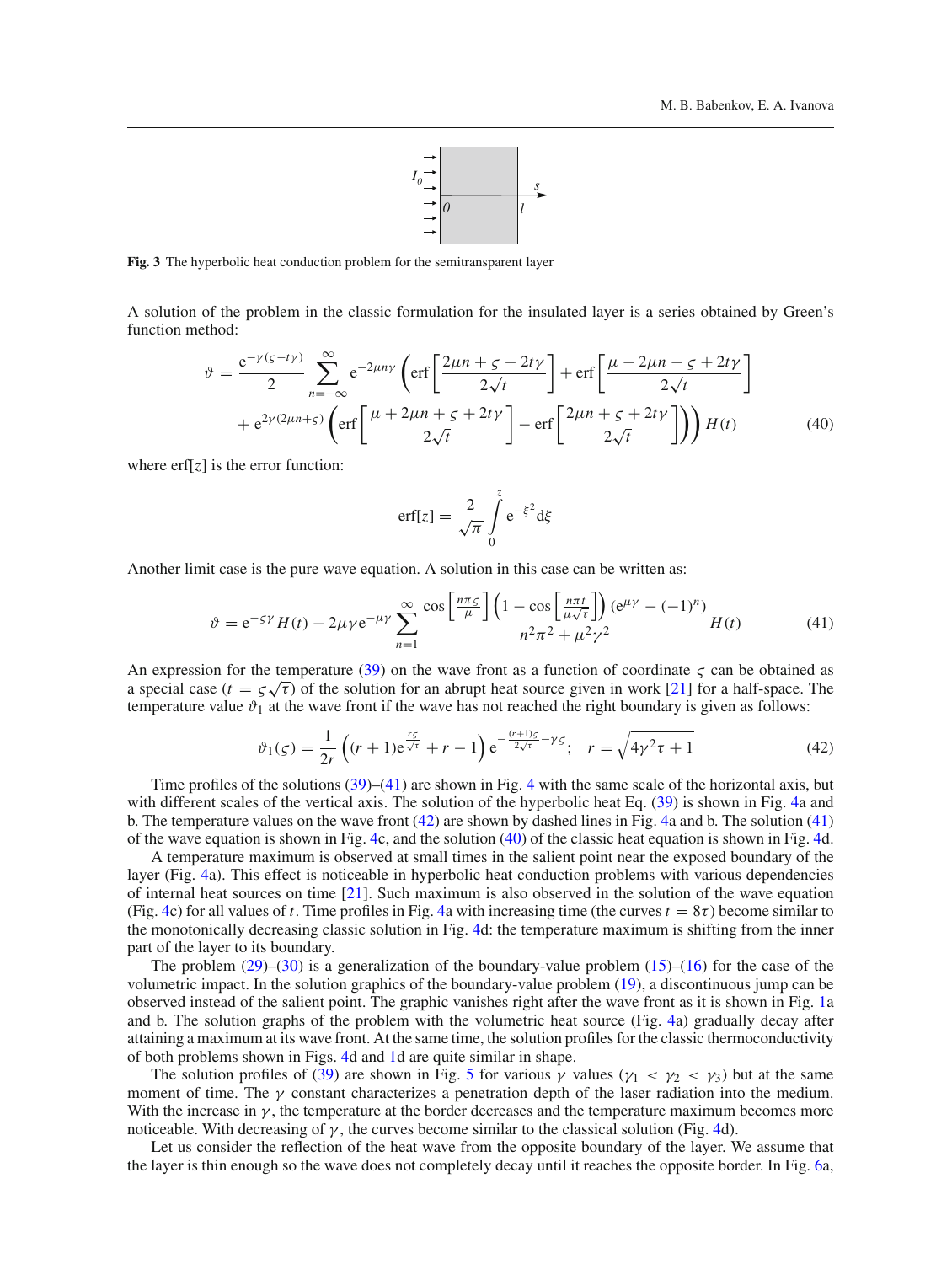Analysis of the wave propagation processes in heat transfer problems



<span id="page-8-0"></span>**Fig. 4** Volumetric heat supply is considered. Boundaries of the layer are thermally insulated. Solution profiles for the different time values are presented:  $\tau/2$ ,  $2\tau$ ,  $5\tau$ ,  $6\tau$ ,  $8\tau$ ,  $11\tau$  seconds; curves **a**, **b** are the solution profiles corresponding to the hyperbolic heat equation; curve **c** is the solution profile corresponding to the wave equation; curve **d** is the solution profiles corresponding to the classic parabolic heat equation



<span id="page-8-1"></span>**Fig. 5** Solution profiles for the hyperbolic heat equation at the same moment of time, but for different values of attenuation coefficient:  $\gamma_1 < \gamma_2 < \gamma_3$ 



<span id="page-8-2"></span>**Fig. 6** Reflection of the heat wave from the opposite boundary under the conditions of thermal insulations of the layer

the wave is moving from left to right and in Fig. [6b](#page-8-2) from right to left. Upon reflection from the boundary, the temperature reaches its local maximum [\[22](#page-19-11)], which gradually approaches to a constant value with time.

Let us consider the behavior of the temperature at the boundary of the layer, where it is the easiest to measure. The temperature dependence on time at the exposed boundary is shown in Fig. [7a](#page-9-0) and the dependence  $T(t)$ at the opposite boundary is shown in Fig. [7b](#page-9-0). The presence of maximums and minimums on the graph of the hyperbolic solution (which is shown by the solid line) is the result of the heat wave movement in the layer (Fig. [6\)](#page-8-2). The graph of the classic solution is monotonous (dashed line) and decays faster. The value of  $T(t)$ approaches a constant value with increasing time both in classic and hyperbolic heat conduction theories.

Taking into account the wave nature of heat propagation, it is necessary to make substantial changes in the thermal insulation methods. The effect of the total internal reflection at the interface of two media has been known from optics and acoustics [\[23](#page-19-12)]. The boundary of the medium will be an absolute reflector of heat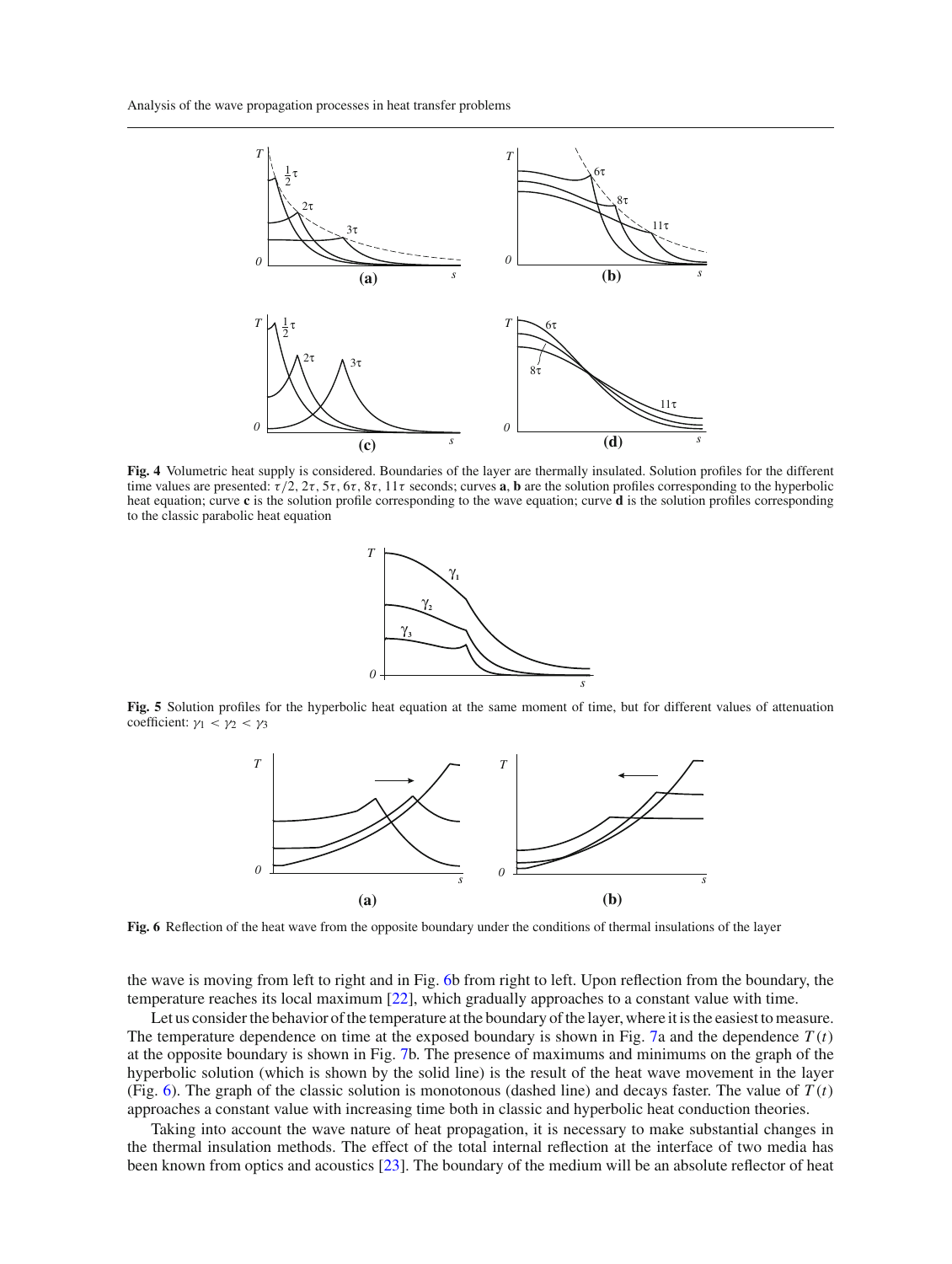

<span id="page-9-0"></span>**Fig. 7** The temperature dependence on time at the boundary of a thin layer. **a** Temperature at the irradiated boundary; **b** temperature at the opposite boundary

waves if a wave strikes it at an angle larger than a critical angle Θ. If the wave propagation speed in the second medium is greater than in the first medium ( $c_1 < c_2$ ), then the critical angle  $\Theta$  is given by  $\sin \Theta = c_1/c_2$ . In the notations of the hyperbolic thermal conductivity theory, the heat propagation velocity can be rewritten as  $c = \sqrt{\lambda/(\rho C_v \tau)}$ .

### *4.1.2 The boundaries of the layer are kept at the constant temperature*

<span id="page-9-1"></span>Differential equation for the temperature [\(7\)](#page-1-3) in the notation [\(28\)](#page-5-3) takes the form:

<span id="page-9-6"></span>
$$
\dot{\vartheta} + \tau \ddot{\vartheta} - \vartheta'' = (\delta(t - 0) + \tau \dot{\delta}(t - 0))e^{-\gamma \varsigma}
$$
\n(43)

Initial conditions [\(8\)](#page-1-4) for the temperature are as follows:

$$
\vartheta \big|_{t=0} = 0; \quad \dot{\vartheta} \big|_{t=0} = 0; \tag{44}
$$

The boundary conditions are:

<span id="page-9-7"></span>
$$
\vartheta\big|_{\zeta=0} = 0; \quad \vartheta\big|_{\zeta=\mu} = 0; \tag{45}
$$

Let us make the variable change in Eq. [\(43\)](#page-9-1):

$$
\vartheta(\varsigma, t) = \exp\left(-\frac{t}{2\tau}\right) w(\varsigma, t) \tag{46}
$$

After the variable changes, Eq. [\(43\)](#page-9-1) will be as follows:

<span id="page-9-4"></span>
$$
\ddot{w} = \frac{1}{\tau} w'' + \frac{1}{4\tau^2} w + \left( \frac{\delta(t - 0)}{2\tau} + \dot{\delta}(t - 0) \right) e^{-\gamma \zeta}
$$
(47)

<span id="page-9-2"></span>The initial and boundary conditions will take a form:

$$
w|_{t=0} = 0; \quad \dot{w}|_{t=0} = 0; \quad w|_{s=0} = 0; \quad w|_{s=\mu} = 0; \tag{48}
$$

<span id="page-9-5"></span><span id="page-9-3"></span>To obtain a solution of the problem [\(47\)](#page-9-2), [\(48\)](#page-9-3), we use formula [\(37\)](#page-6-7). Substituting  $w(\varsigma, t)$  into [\(46\)](#page-9-4), we obtain an expression for the temperature  $\vartheta(\varsigma, t)$ :

$$
\vartheta = 2\pi e^{-\mu\gamma - \frac{t}{2\tau}} \sum_{n=1}^{\infty} \frac{n (e^{\mu\gamma} - (-1)^n) \sin\left[\frac{n\pi\varsigma}{\mu}\right]}{S_n \left(n^2 \pi^2 + \mu^2 \gamma^2\right)}
$$

$$
\times \left(S_n \cos\left[\frac{1}{2}S_n t\right] + \mu \sin\left[\frac{1}{2}S_n t\right]\right) H(t) \tag{49}
$$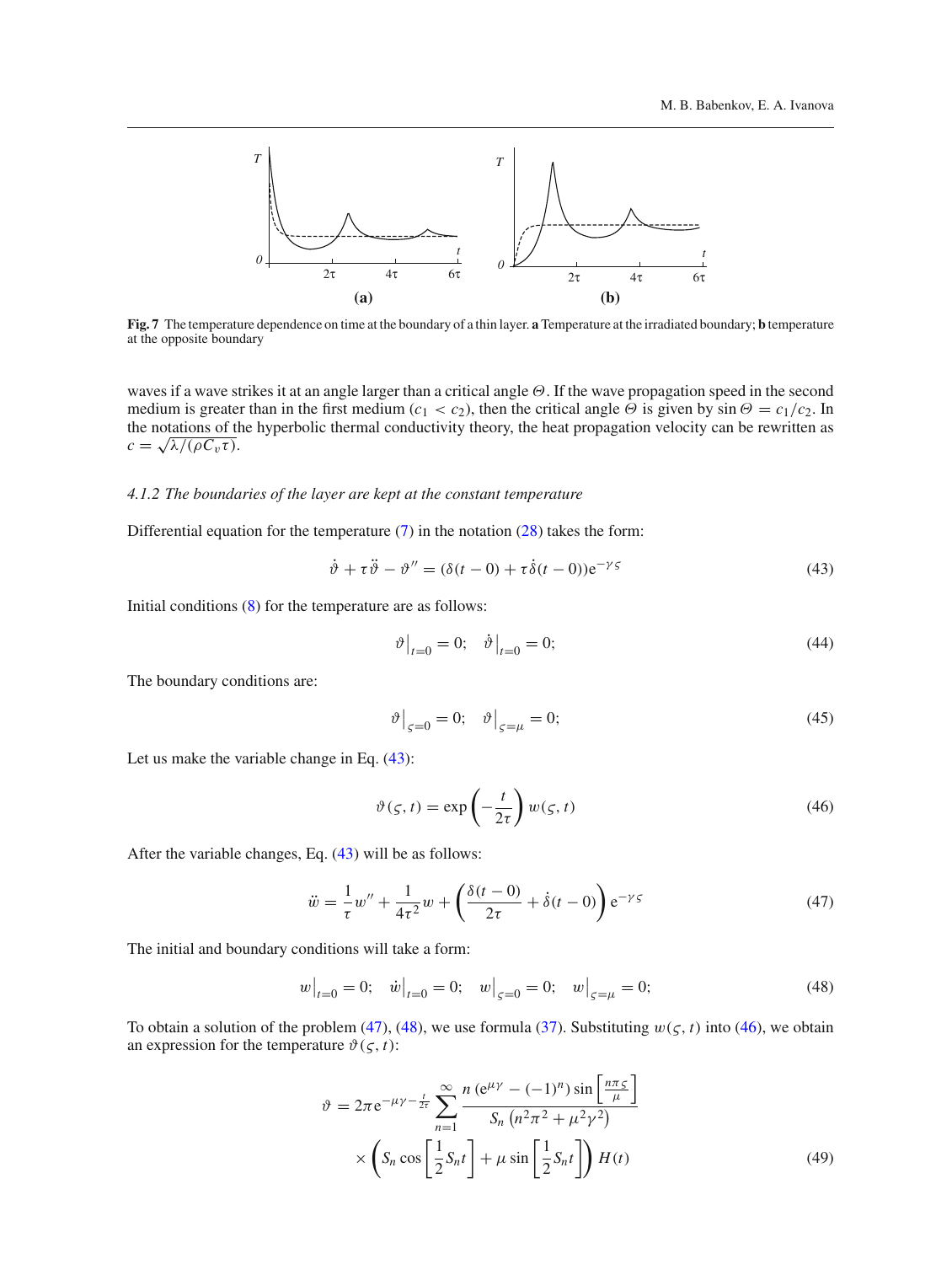Analysis of the wave propagation processes in heat transfer problems



<span id="page-10-0"></span>**Fig. 8** Volumetric heat supply is considered. Boundaries of the layer are kept at a constant temperature. Solution profiles for the different time values are presented:  $\tau/4$ ,  $2\tau$ ,  $4\tau$ ,  $6\tau$ ,  $8\tau$ ,  $10\tau$  seconds; curves **a**, **b** are the solution profiles corresponding to the hyperbolic heat equation; curve **c** is the solution profile corresponding to the wave equation; curve **d** is the solution profile corresponding to the classic parabolic heat equation

<span id="page-10-2"></span>The convergence of this series is considered in the "Appendix." A solution for the layer with the constant temperature at the boundaries in the classic thermal conductivity is given as follows:

$$
\vartheta = \frac{e^{\gamma(t\gamma - \varsigma)}}{2} \sum_{n = -\infty}^{\infty} e^{-2\mu n \gamma} \left( \text{erf}\left[ \frac{2\mu n + \varsigma - 2t\gamma}{2\sqrt{t}} \right] + \text{erf}\left[ \frac{\mu - 2\mu n - \varsigma + 2t\gamma}{2\sqrt{t}} \right] + e^{2(2\mu n + \varsigma)\gamma} \left( \text{erf}\left[ \frac{2\mu n + \varsigma + 2t\gamma}{2\sqrt{t}} \right] - \text{erf}\left[ \frac{\mu + 2\mu n + \varsigma + 2t\gamma}{2\sqrt{t}} \right] \right) \right) H(t)
$$
(50)

Using the method of Green's functions, we obtain a solution for the wave equation:

$$
\vartheta = 2\pi e^{-\mu\gamma} \sum_{n=1}^{\infty} \frac{n \cos\left[\frac{n\pi t}{\mu\sqrt{\tau}}\right] (e^{\mu\gamma} - (-1)^n) \sin\left[\frac{n\pi \zeta}{\mu}\right]}{n^2 \pi^2 + \mu^2 \gamma^2} H(t) \tag{51}
$$

<span id="page-10-3"></span>The values of temperature on the wave front are different because of the discontinuity jump. The temperature value at the wave front approaching from right is given by [\(42\)](#page-7-1). The temperature value at the wave front approaching from left is given by:

<span id="page-10-1"></span>
$$
\vartheta_2(\varsigma) = \vartheta_1(\varsigma) - e^{-\frac{\varsigma}{2\sqrt{\tau}}}
$$
\n(52)

The solution of the hyperbolic heat Eq. [\(49\)](#page-9-5) is shown in Fig. [8a](#page-10-0) and b. The temperature values on the wave front are shown by dashed lines in Fig. [8a](#page-10-0) and b. The upper dashed line is given by [\(42\)](#page-7-1) and the lower dashed line is given by [\(52\)](#page-10-1). The solution of the wave equation is shown in Fig. [8c](#page-10-0), and the solution of the classic heat Eq. [\(50\)](#page-10-2) is shown in Fig. [8d](#page-10-0). Pairs of the figures: Fig. [8a](#page-10-0), c and b, d has the same scale of the horizontal axes, but different scales of the vertical axes.

Under the considered boundary conditions, one can observe areas where the temperature drops below its initial value, such areas have negative values of *T* . Global maximum and minimum values of the temperature are reached in a thin layer near the irradiated boundary. For short times (curves  $t = \tau/2$ ), the solution profile of the hyperbolic equation (Fig. [8a](#page-10-0)) is similar to the solution profile of the wave equation (Fig. [8c](#page-10-0)): a temperature minimum that lies in the region of the negative *T* and a significant gap between the minimum and the maximum by the *T* axis can be observed. Over time the minimum and maximum approach each other (Fig. [8b](#page-10-0)), the minimum of the solution curve leaves the range of negative values and the graph becomes similar to the classic one (Fig. [8d](#page-10-0)).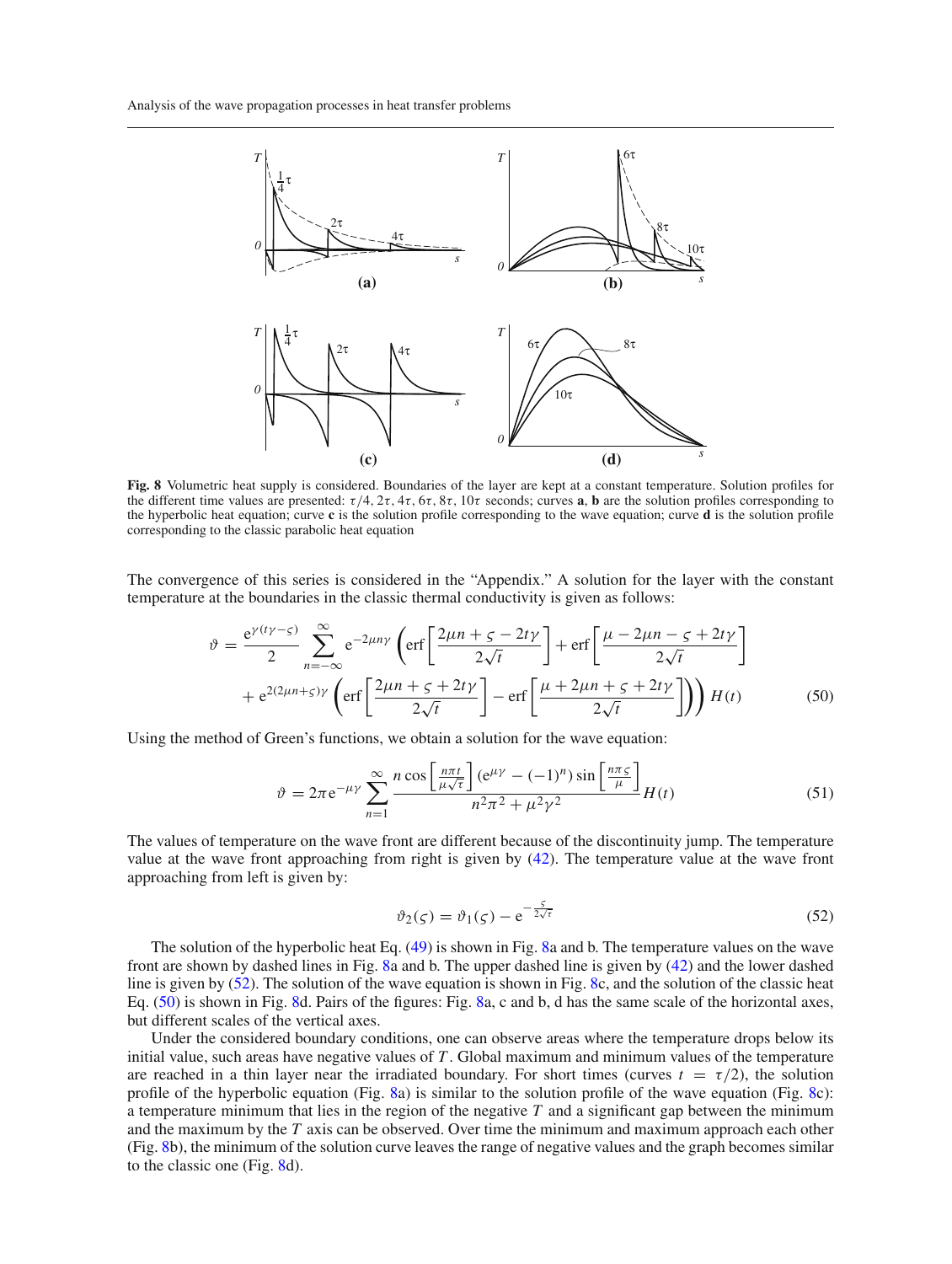Let us consider in detail the area with negative values of  $T$  in solution [\(49\)](#page-9-5). We shall assume that the temperature wave has not reached the right boundary of the layer, so the layer can be treated as a half-space. Taking the Laplace transform of Eq. [\(43\)](#page-9-1) using the initial conditions [\(44\)](#page-9-6), one obtains:

<span id="page-11-0"></span>
$$
p\overline{\vartheta} + \tau p^2 \overline{\vartheta} - \overline{\vartheta}'' = (1 + \tau p)e^{-\gamma \varsigma}
$$
\n(53)

where

$$
\overline{\vartheta}(\varsigma, p) = L[\vartheta(\varsigma, t)]\tag{54}
$$

The transformed boundary conditions are given by:

$$
\overline{\vartheta}\big|_{\varsigma=0} = 0; \quad \overline{\vartheta}\big|_{\varsigma \to \infty} = 0; \tag{55}
$$

A solution for the problem  $(53)$ ,  $(55)$  is the following function:

<span id="page-11-1"></span>
$$
\overline{\vartheta}(\varsigma, p) = \frac{(p\tau + 1)e^{-\varsigma(\gamma + \sqrt{p(p\tau + 1)})} \left(e^{\varsigma\sqrt{p(p\tau + 1)}} - e^{\gamma\varsigma}\right)}{p^2\tau + p - \gamma^2}
$$
(56)

<span id="page-11-2"></span>The Taylor expansion of [\(56\)](#page-11-2) at infinity by variable *p* and at 0 by variable  $\zeta$  is given as follows:

$$
\overline{\vartheta}(\varsigma, p) = \frac{\varsigma (2p\tau - 2\gamma\sqrt{\tau} + 1)}{2p\sqrt{\tau}} + O(\varsigma)^2 + O\left(\frac{1}{p}\right)^{3/2}
$$
(57)

<span id="page-11-3"></span>Taking the inverse Laplace transform of [\(57\)](#page-11-3), one obtains [\[24\]](#page-19-13) the first term of Taylor series for  $\vartheta(\varsigma, t)$  at  $(0, 0)$ :

$$
\vartheta(\zeta, t) \approx \left(\frac{x}{2\sqrt{\tau}} - \gamma x\right) H(t) + \sqrt{\tau} x \delta(t) \tag{58}
$$

For  $t > 0$ , it is possible to evaluate when the temperature  $\vartheta$  takes positive or negative values in the vicinity of the irradiated boundary. It depends on a relationship between the heat flux relaxation constant  $\tau$  in a medium and a value of  $\tau_0$ :

<span id="page-11-4"></span>
$$
\tau_0 = \frac{1}{4\gamma^2} \tag{59}
$$

If  $\tau > \tau_0$ , then  $\vartheta$  takes negative values in the vicinity of the irradiated boundary; otherwise, if  $\tau < \tau_0$ ,  $\vartheta$  takes positive values.

Let us estimate the constant  $\tau_0$  for typical metals (e.g., aluminum, copper, gold, and silver). As it was stated above [\(28\)](#page-5-3):  $\gamma = \alpha \sqrt{\lambda/(\rho C_v)}$ . The value of the square root for the considered metals is approximately  $\sqrt{\lambda/(\rho C_v)} \approx 0.01$ . The value of the absorbtion coefficient can be estimated as  $\alpha = \varepsilon^{-1}$ , where the  $\varepsilon$  is a skin depth [\[25](#page-19-14)]. The skin depth significantly depends on frequency (or signal duration): within the range from 10 GHz to 1 THz, it varies from 10−<sup>6</sup> to 10−<sup>7</sup> m [\[25](#page-19-14)]. The continuum mechanics approach is still valid for such frequencies [\[26\]](#page-19-15). Consequently, the value of  $\tau_0$  varies from 10<sup>-9</sup> to 10<sup>-11</sup> s. These values match the estimations of  $\tau$  for metals and solids [\[7](#page-18-6)] by the order of magnitude.

Temperature profiles [\(49\)](#page-9-5) for the case of  $\tau < \tau_0$  are plotted in Fig. [9.](#page-12-0) The effect of cooling near the irradiated boundary is not observed.

Function  $\delta(t)$  can be rewritten as  $\delta(t)/t$ , so it can be easily seen that  $\delta(t)$  has negative values if approaching from the left and positive values if approaching from the right. The negative values at the right-hand sight of a nonhomogeneous wave equation lead to negative peaks in solution  $(51)$  plotted in Fig. [8c](#page-10-0). Generally, if the impulse decays within some period of time, then the derivative  $\tau\dot{q}$  [\(7\)](#page-1-3) will also have negative values. These negative values will be the more noticeable the faster *q* decays with time and the greater  $\tau$  constant is.

Curves in Fig. [10](#page-12-1) pass through the minimums of  $T(s)$ , which are found at different moments of time. Coordinate *s* is plotted along the horizontal axis. It is assumed that the opposite boundary of the layer is sufficiently far from the irradiated boundary and does not affect the results. In Fig. [10,](#page-12-1) three curves are built for the different values of the heat flux relaxation constant:  $\tau_1 < \tau_2 < \tau_3$ . Each curve comes out of the coordinate origin, has the only minimum  $(|\theta_1| < |\theta_2| < |\theta_3|)$ , and reaches the horizontal axis over the certain time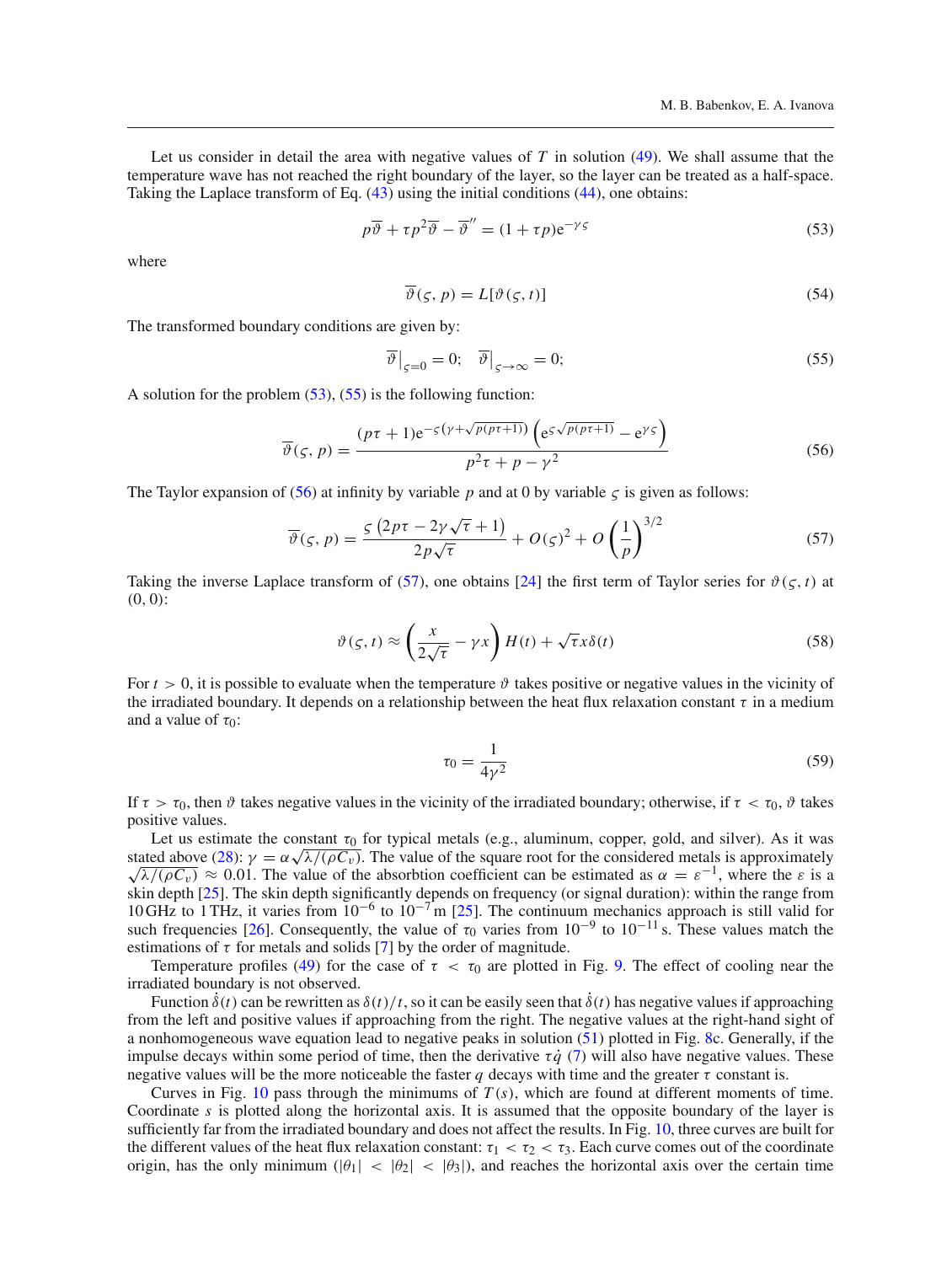

<span id="page-12-0"></span>**Fig. 9** Volumetric heat supply is considered. Boundaries of the layer are kept at a constant temperature. Solution profiles corresponding to the hyperbolic heat equation for the different time values are presented:  $\tau/2$ ,  $5\tau/2$ ,  $5\tau$  seconds. Cooling areas in the vicinity of the irradiated boundary are not observed



<span id="page-12-1"></span>**Fig. 10** Temperature minima near the boundary of the layer, exposed to the short laser impulse



<span id="page-12-2"></span>**Fig. 11** Reflection of the heat wave from the opposite boundary. The temperature at the boundaries is kept constant



<span id="page-12-3"></span>**Fig. 12** Dependence of the heat flux at the irradiated boundary on time

interval:  $t_1 < t_2 < t_3$ . Numerical analysis shows that with the increasing of the heat flux relaxation constant, the absolute temperature minimum  $\theta = \min T(s, t)$  is shifted deeper into the layer.

In Fig. [11a](#page-12-2), the wave is moving from left to right and in Fig. [11b](#page-12-2) from right to left. The amplitude of the temperature wave changes its sign when reflecting from the opposite boundary, which is typical for the wave equation under the considered boundary conditions.

Let us consider heat flux  $\eta$  at the irradiated boundary of the layer. Introducing temperature [\(49\)](#page-9-5) into expression [\(14\)](#page-2-5) for a heat flux and assuming  $\zeta = 0$ , one obtains:

$$
\eta(t) = 4\pi^2 e^{-\gamma \mu - \frac{t}{2\tau}} \sum_{n=1}^{\infty} \frac{((-1)^n - e^{\gamma \mu}) n^2 \sin\left(\frac{tS_n}{2\mu \tau}\right)}{\left(\gamma^2 \mu^2 + \pi^2 n^2\right) S_n}
$$
(60)

<span id="page-12-4"></span>Curves in Fig. [12](#page-12-3) were plotted for the heat flux at the irradiated boundary [\(60\)](#page-12-4) upon the following conditions:  $\tau > \tau_0$  for the dashed curve and  $\tau < \tau_0$  for the solid curve. The value of the heat flux [\(60\)](#page-12-4) at the initial moment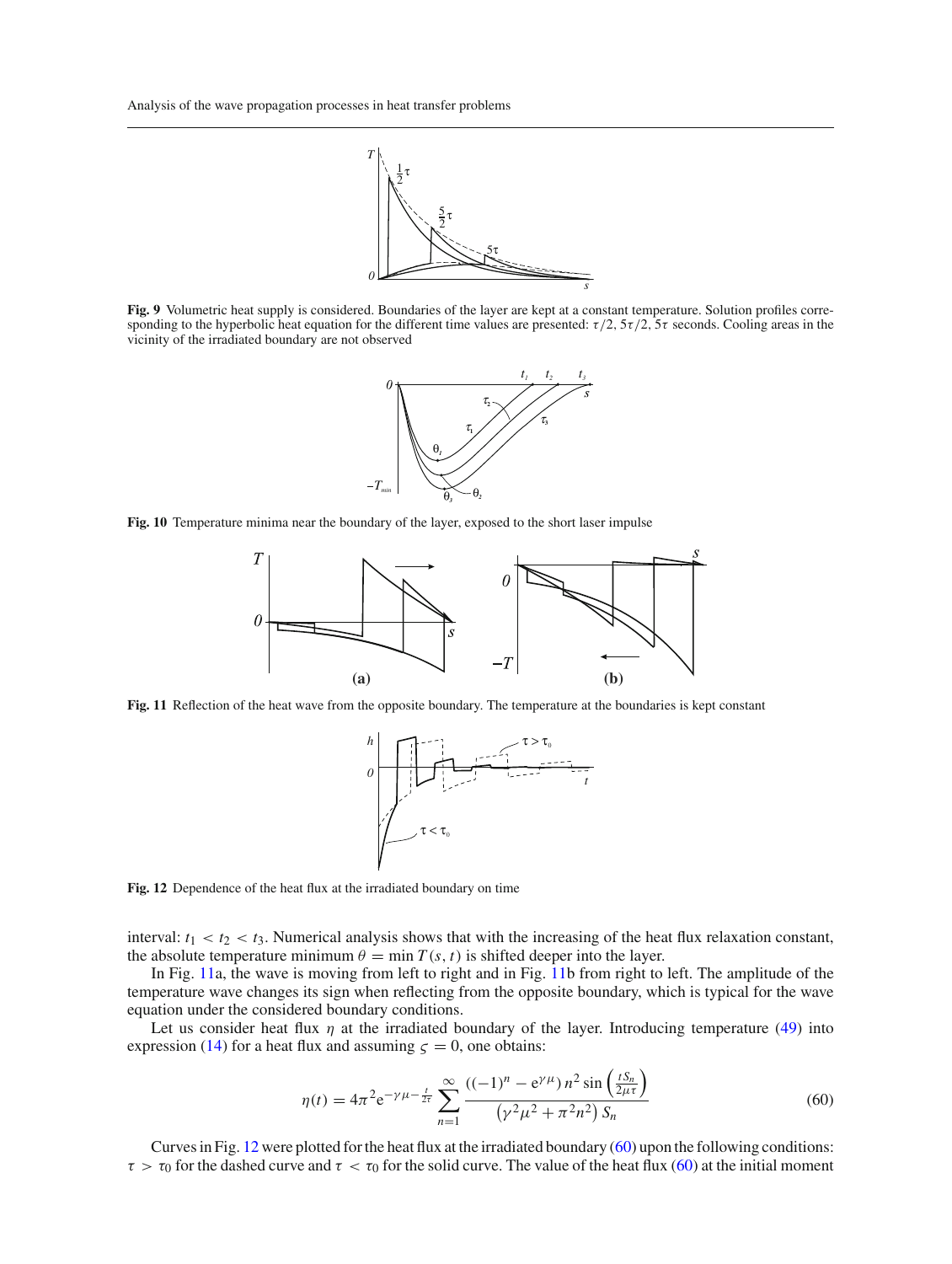

<span id="page-13-0"></span>**Fig. 13** Solution profiles for the hyperbolic heat equation at the same moment of time, but for different values of attenuation coefficient:  $\gamma_1 < \gamma_2 < \gamma_3$ 



<span id="page-13-1"></span>**Fig. 14** The temperature distributions in the uniformly  $(\gamma = 0)$  heated layer gradually cooling under the boundary conditions of the first kind

of time is a finite quantity and it increases along with decreasing heat flux relaxation constant. If  $\tau$  tends to zero (the classic thermoconductivity limit case), then the value of the heat flux at  $t = 0$  tends to infinity. The effect of cooling at the vicinity of the irradiated boundary is observed at the lower absolute values of the heat flux (dashed curve in Fig. [12\)](#page-12-3).

If the temperature wave with positive peak values reaches the boundary (Fig. [11\)](#page-12-2), then the heat flux changes its sign to negative (or in other words turns outwards the layer) undergoing a discontinuity jump (Fig. [12\)](#page-12-3). If a "negative wave" reaches the boundary, then the heat flux becomes positive (turns inwards the layer). Due to unrestricted value of the heat flux at the boundaries, it is possible to emit or absorb any amount of energy needed to invert the sign of wave peak values. In the case of thermal insulation, wave peak values do not change their signs reflecting from the boundaries (Fig.  $6$ ). If some conditions are imposed on the heat flux, then peak values will be inverted just partly.

The effect of the temperature lowering below its initial value is observed under the considered boundary conditions with unrestricted heat flux at the boundaries. In papers [\[27](#page-19-16)[,28\]](#page-19-17), it is stated that free heat exchange is difficult to reproduce due to a high thermal resistance at the interface between nanoscale objects.

The temperature lowering below its initial value is the intrinsic part of hyperbolic model [\(7\)](#page-1-3). To obtain correct results in the vicinity of the absolute zero, it is necessary to use the Debye model [\[29\]](#page-19-18), which incorporates the nonlinear temperature dependence on the heat capacity, which is proportional to  $T<sup>3</sup>$ .

Since the present resolution of testing devices  $(10^{-3}$  m by the coordinate [\[16\]](#page-19-5)) is not sufficient to observe hyperbolic heat conduction effects directly because it is recognized that such effects decay at a distance of few nanometers [\[4\]](#page-18-3), existing experimental data cannot prove or disprove theoretically predicted effects. Many contradictory experimental results can be found in the literature: [\[30](#page-19-19)[–35\]](#page-19-20). With further development of technology, it would be possible to clarify the matter.

Increasing of constant  $\gamma$  lowers the values of maximums and minimums in the temperature graphs. The lower curve in Fig. [13](#page-13-0) corresponds to the larger value of constant  $\gamma$  ( $\gamma_1 < \gamma_2 < \gamma_3$ ). The larger the  $\gamma$  is, the more noticeable the negative minimum of *T* becomes and the longer time they can be observed. Decreasing of  $\gamma$  does not make the curves more similar to the classic solution (Fig. [8d](#page-10-0)) unlike the previously considered problem.

Let us consider the special case of the solution [\(49\)](#page-9-5) if  $\gamma = 0$ . It is possible if the laser power does not decrease with the distance from the border and heat is supplied into the volume uniformly throughout its thickness. A thin, evenly heated from aside along its length rod can be an example. Since its boundaries are kept under a constant temperature, it gradually cools down. Time profiles for the special case of the solution [\(49\)](#page-9-5) are shown in Fig. [14a](#page-13-1) for the different moments of time (top to bottom):  $t = \tau$ ,  $2\tau$ ,  $4\tau$ ,  $6\tau$ ,  $8\tau$ , and  $16\tau$ . Profiles of the classic solution for the same moments of time are represented in Fig. [14b](#page-13-1). The salient points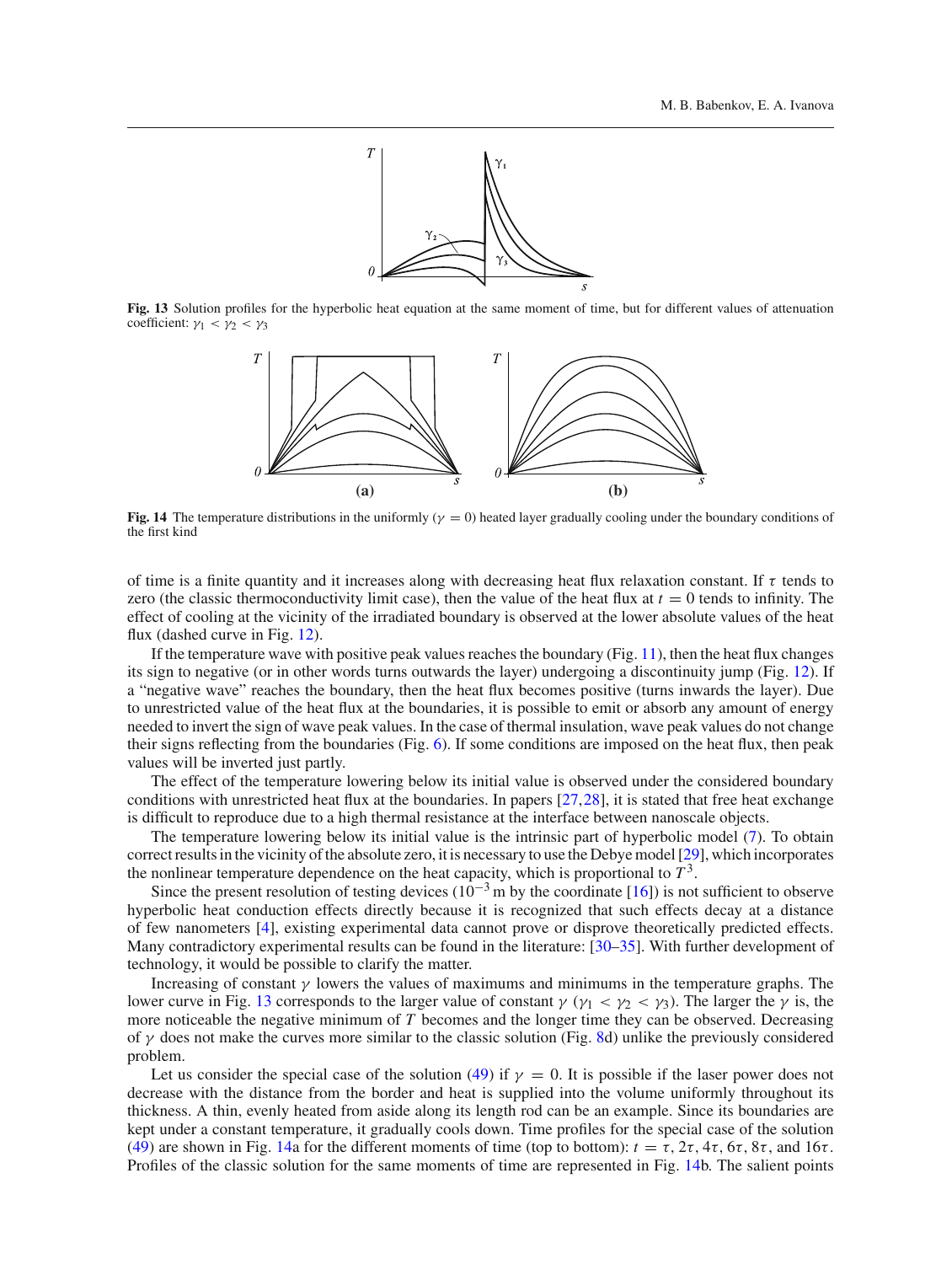and discontinuities can be observed on the first few curves, but with time the curves merge with the classic solution. The temperature propagation process in this case can be observed by, for example, a thermovision camera, if it possesses the appropriate resolution by coordinate and time.

If the characteristic times of the heat transfer process are sufficiently small so that it can be considered as a wave process, then one can use a quarter-wave antireflection coating [\[23\]](#page-19-12) to minimize the waves reflection from the interface between two media. Parameters of such coating film should satisfy the well-known ratio:  $Z_{1/4} = \sqrt{Z_1 Z_2}$ , where  $Z_1$  and  $Z_2$  are wave resistances of the media on the left and on the right side of the antireflection coating film. In the notation of the hyperbolic heat conduction theory,  $Z = \sqrt{\lambda \rho C_v/\tau}$ .

## 4.2 The intensity of the internal heat sources depends on time as the Heaviside step function

Let us consider the continuous exposure of the layer to the laser radiation. The intensity of the internal heat sources  $q(s, t)$  is constant in time:

<span id="page-14-0"></span>
$$
q = I_0 H(t-0) e^{-\alpha s} \tag{61}
$$

#### *4.2.1 The thermally insulated layer*

Differential equation for the heat flux  $(11)$  with regard to  $(61)$  can be written as follows:

$$
\dot{\eta} + \tau \ddot{\eta} - \eta'' = \gamma H(t - 0) e^{-\gamma \zeta}
$$
\n(62)

The notations, boundary, and initial conditions are the same as in the problem  $(29)$ – $(31)$ . Following the procedure used above, we obtain an expression for the temperature:

$$
\vartheta = e^{-\varsigma \gamma} t H(t) - 2\mu \gamma e^{-\mu \gamma} \sum_{n=1}^{\infty} \left( \frac{((-1)^n - e^{\mu \gamma}) \cos\left[\frac{n\pi \varsigma}{\mu}\right]}{n^2 \pi^2 \left(n^2 \pi^2 + \mu^2 \gamma^2\right)} \left(\mu^2 - n^2 \pi^2 t\right) \right)
$$

$$
-e^{-\frac{t}{2\tau}} \mu \left(\mu \cos\left[\frac{t S_n}{2\tau \mu}\right] + \frac{\mu^2 - 2n^2 \pi^2 \tau}{S_n} \sin\left[\frac{t S_n}{2\tau \mu}\right]\right) H(t) \tag{63}
$$

A solution of this problem in the classic formulation is:

$$
\vartheta = \frac{\left(1 - e^{-\mu\gamma}\right)t}{\mu\gamma}H(t)
$$
  
 
$$
+2\mu^3\gamma\sum_{n=1}^{\infty}\frac{\left(e^{\mu\gamma} - (-1)^n\right)\cos\left[\frac{n\pi\varsigma}{\mu}\right]e^{-\mu\gamma}\left(1 - \exp\left(-\frac{n^2\pi^2t}{\mu^2}\right)\right)}{n^2\pi^2\left(n^2\pi^2 + \mu^2\gamma^2\right)}H(t)
$$
(64)

In the limit case of the wave equation, an expression for  $\vartheta$  is written as follows:

$$
\vartheta = e^{-\varsigma \gamma} t H(t) - 2\mu \gamma e^{-\mu \gamma}
$$
  
 
$$
\times \sum_{n=1}^{\infty} \frac{((-1)^n - e^{\mu \gamma}) \cos \left[\frac{n\pi \varsigma}{\mu}\right] \left(\mu \sqrt{\tau} \sin \left[\frac{n\pi t}{\mu \sqrt{\tau}}\right] - n\pi t\right)}{n\pi \left(n^2 \pi^2 + \mu^2 \gamma^2\right)} H(t)
$$
(65)

The temperature value on the wave front  $(t = \zeta \sqrt{\tau})$  can be obtained as a special case of the solution [\[21](#page-19-10)] for the half-space:

$$
\vartheta_3(\zeta) = \frac{1}{2\gamma^2 r} e^{-\frac{(r+1)x}{2\sqrt{\tau}} - \gamma x} \left( \left( 2\gamma^2 \tau + r + 1 \right) e^{\frac{rx}{\sqrt{\tau}}} - 2\gamma^2 \tau - 2re^{\frac{(r+1)x}{2\sqrt{\tau}}} + r - 1 \right)
$$
(66)

<span id="page-14-1"></span>The solution graphics of the hyperbolic heat conduction equation (Fig. [15\)](#page-15-0) monotonously decrease at all values of time: they have no salient points or jumps, typical for the previously concerned problems. The dashed line given by [\(66\)](#page-14-1) intersects the temperature profiles at the points of inflexion (Fig. [16\)](#page-15-1).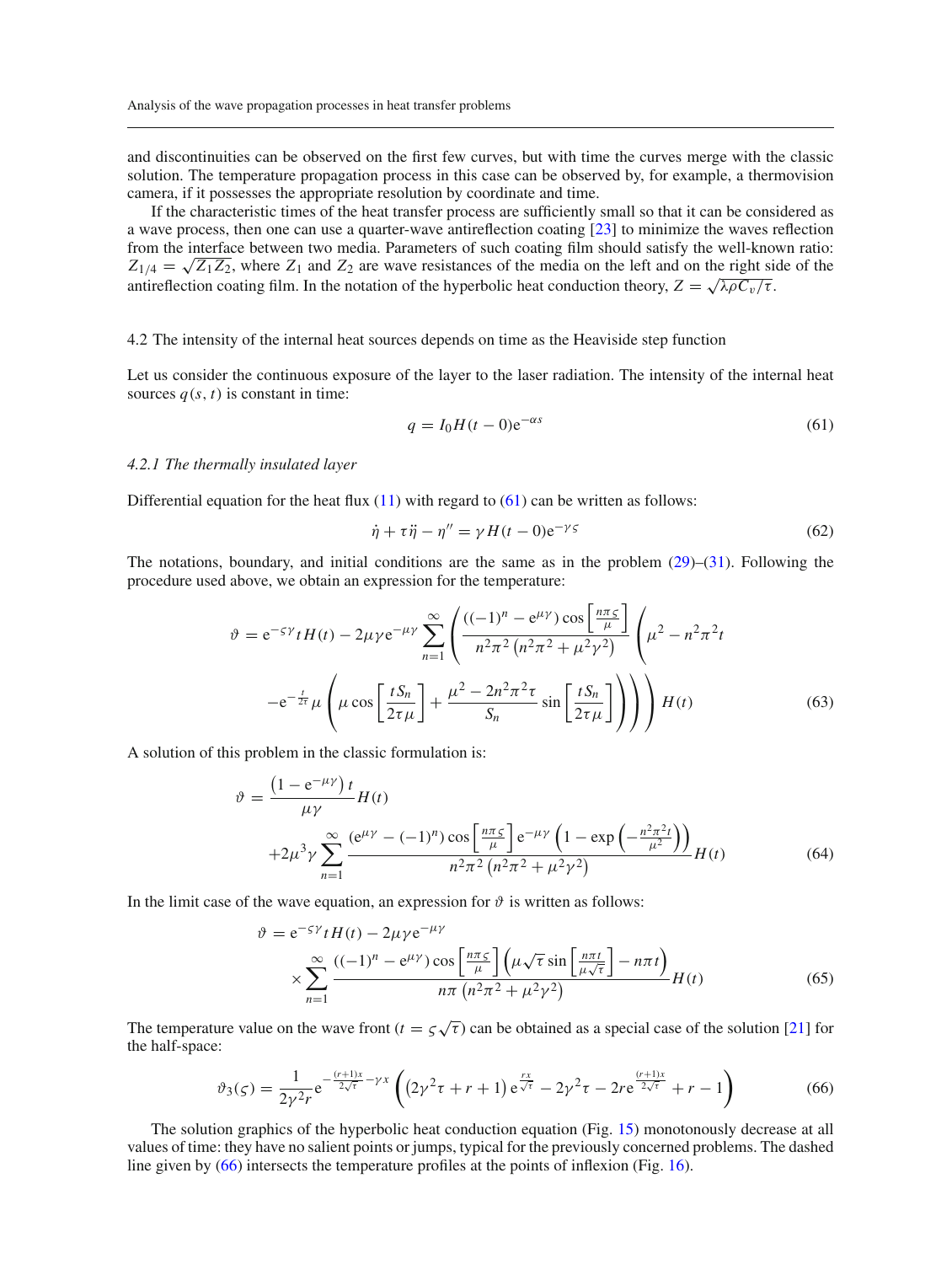

<span id="page-15-0"></span>**Fig. 15** Volumetric heat supply is considered. Boundaries of the layer are thermally insulated. Solution profiles corresponding to the hyperbolic heat equation for the different time values are presented



<span id="page-15-1"></span>**Fig. 16** Volumetric heat supply is considered. Boundaries of the layer are thermally insulated. Solution profiles corresponding to the wave equation (**a**) and to the classic parabolic heat equation (**b**) for the different time values are presented

If the attenuation of the laser radiation in the layer is significant, then the solution profiles in Fig. [15](#page-15-0) are similar to the solution profiles in Fig. [16a](#page-15-1) at short times  $(t = 2\tau)$ . Curves in Fig. [15](#page-15-0) become similar to the curves for the classic heat conduction problem (Fig. [16b](#page-15-1)) with increasing of time  $(t = 8\tau)$  or with decreasing of the attenuation coefficient  $\gamma$  in the medium. Furthermore, the solution becomes similar to the solution of the boundary-value problem (Fig. [2b](#page-4-2)) with increasing of the attenuation coefficient: *T* values quicker reach zero after its "wave front." Classic solution curves (Figs. [2,](#page-4-2) [16b](#page-15-1)) are similar.

## *4.2.2 The boundaries are kept at a constant temperature*

Differential equation for the temperature  $(7)$  with heat source  $(61)$  is written as follows:

$$
\dot{\vartheta} + \tau \ddot{\vartheta} - \vartheta'' = (H(t - 0) + \tau \delta(t - 0))e^{-\gamma \varsigma}
$$
\n(67)

The notations, boundary, and initial conditions are the same as in the problem [\(43\)](#page-9-1)–[\(45\)](#page-9-7). Following the procedure used above, we obtain an expression for the temperature:

$$
\vartheta = 2\mu^2 e^{-\mu\gamma} \sum_{n=1}^{\infty} \frac{(e^{\mu\gamma} - (-1)^n) \sin\left[\frac{n\pi\varsigma}{\mu}\right]}{n\pi \left(n^2 \pi^2 + \mu^2 \gamma^2\right)} \times \left(1 - e^{-\frac{t}{2\tau}} \left(\frac{\mu^2 - 2n^2 \pi^2 \tau}{\mu S_n} \sin\left[\frac{tS_n}{2\tau\mu}\right] + \cos\left[\frac{tS_n}{2\tau\mu}\right]\right)\right) H(t)
$$
(68)

A solution of the problem in the classic formulation can be written as follows:

$$
\vartheta = \sum_{n=1}^{\infty} \frac{2\left(-(1)^n + e^{\mu\gamma}\right)\mu^2 + e^{-\mu\gamma}\left(1 - \exp\left(-\frac{n^2\pi^2 t}{\mu^2}\right)\right)\sin\left[\frac{n\pi\varsigma}{\mu}\right]}{n\pi\left(n^2\pi^2 + \mu^2\gamma^2\right)}H(t) \tag{69}
$$

In the limit case of the wave equation, an expression for  $\vartheta$  is written as follows:

$$
\vartheta = 2\mu\sqrt{\tau}e^{-\mu\gamma} \sum_{n=1}^{\infty} \frac{(-(-1)^n + e^{\mu\gamma})\sin\left[\frac{n\pi\zeta}{\mu}\right] \sin\left[\frac{n\pi t}{\mu\sqrt{\tau}}\right]}{n^2\pi^2 + \mu^2\gamma^2} H(t)
$$
(70)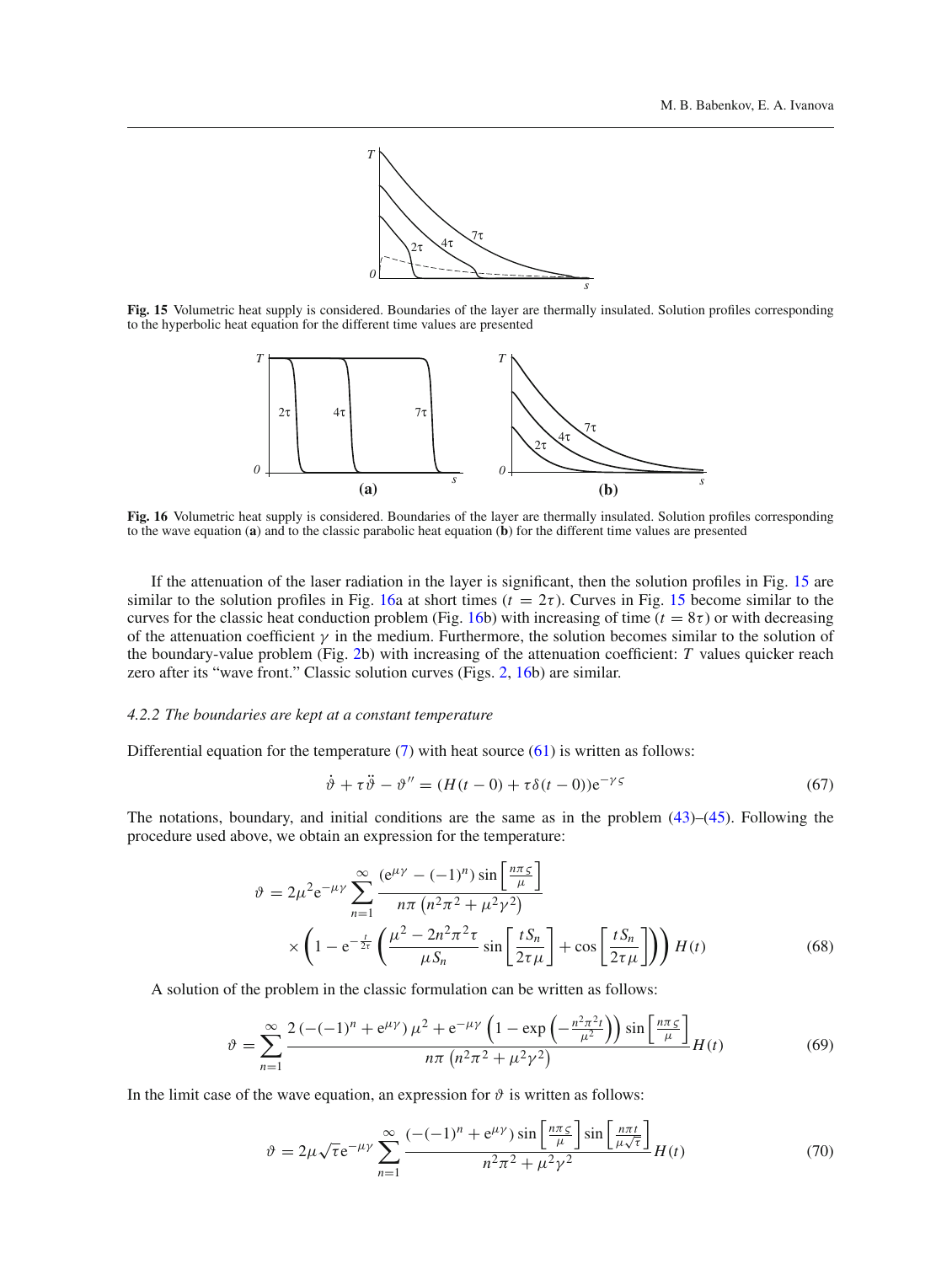

<span id="page-16-0"></span>**Fig. 17** Volumetric heat supply is considered. Boundaries of the layer are kept at a constant temperature. Solution profiles corresponding to the hyperbolic heat equation for the different time values are presented



<span id="page-16-1"></span>**Fig. 18** Volumetric heat supply is considered. Boundaries of the layer are kept at a constant temperature. Solution profiles corresponding to the wave equation (**a**) and to the classic parabolic heat equation (**b**) for the different time values are presented

Unlike the temperature graphics for the layer under the influence of the short laser impulse (Fig. [4a](#page-8-0)), the graphics in Fig. [17](#page-16-0) do not have the region of negative temperatures in the vicinity of the irradiated surface of the layer. The temperature values on the wave front [\(66\)](#page-14-1) are shown by the dashed line in Fig. [17.](#page-16-0)

For short times (curves  $t = \tau/2$ ), the solution profile of the hyperbolic equation (Fig. [17\)](#page-16-0) is similar to the solution profile of the wave equation (Fig. [18a](#page-16-1)): the temperature reaches its maximum at the salient point and then quickly decays. With increasing of time (curves  $t = 3\tau$ ), a second extremum point which is similar to the extremum point of the classic curves (Fig. [18b](#page-16-1)) appears and the salient point ceases to be a global maximum.

## **5 Conclusion**

In this work, we obtained and investigated the solutions of various hyperbolic heat conduction problems for a layer under the influence of laser pulses. It is shown in several examples that in a short time of the order of the heat flux relaxation constant  $t \sim \tau$  and at distances from the irradiated surface of the order of  $s \sim c\tau$  (where  $c = \sqrt{\lambda/(\rho C_v \tau)}$  is the heat propagation speed in the medium), the solution of the hyperbolic heat equation is similar to the solution of the wave equation. If times are one order of magnitude greater than  $\tau$ , the hyperbolic solution is practically indistinguishable from the classic solution.

The temperature values at the boundaries and the temperature distribution inside the uniformly heated layer were plotted for the convenient comparison of the results with experimental data.

Two types of heat conduction problems that simulate the exposure of the layer to laser radiation where considered: laser radiation heats only the surface of the material (the heat flux is specified at the boundary) and the laser radiation penetrates into a skin layer, the thickness of which is characterized by the attenuation coefficient  $\alpha$  (the distribution of the heat sources is specified in the material volume).

If the heat flux applied at the boundary depends on time as the  $\delta$  function, then the discontinuity jump will be observed at the thermal wave front. In the layer with the distributed heat sources, the power of which depends on time as the  $\delta$  function, salient points can be observed instead of the discontinuity jump at the front.

The problems, which concern the heat flux, and the power of internal heat sources, which depend on time as the Heaviside step function, are also investigated. It is shown that in the boundary-value problem, the temperature graph breaks at the wave front, while the solution graphics for the problem concerning the volumetric sources decrease to zero gradually.

Under homogeneous boundary conditions, one can observe the areas where the temperature drops below its initial value (Figs. [8a](#page-10-0), b, d, [17d](#page-16-0)) or the areas where the solution graph has two extreme points. The solution graphs of the hyperbolic heat conduction problem with homogeneous boundary conditions differ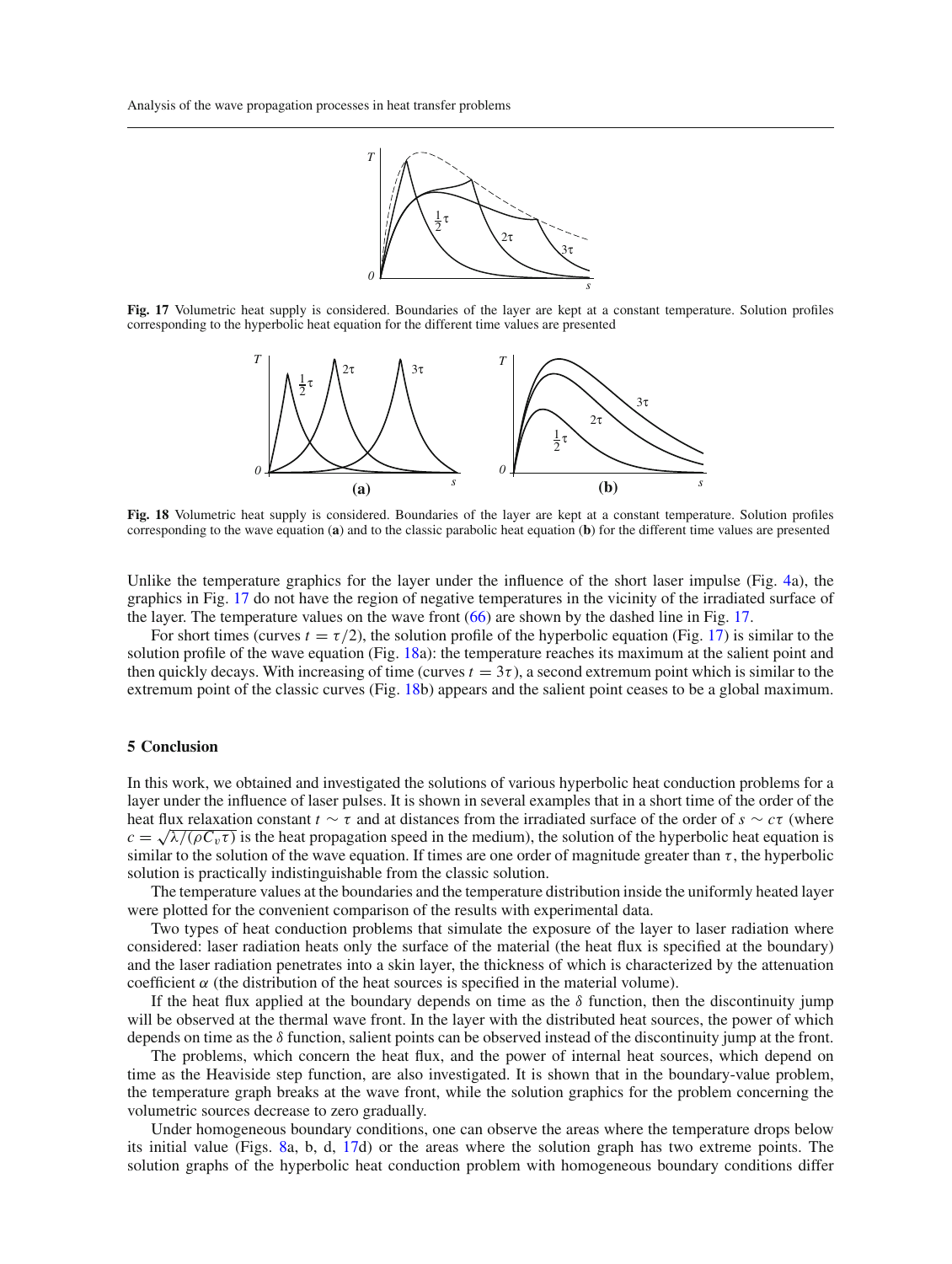more significantly from the classic limit case and retain their differences for longer than under the boundary conditions of thermal insulation.

If  $\tau > \tau_0$  [\(59\)](#page-11-4), the temperature in the vicinity of the irradiated boundary drops below its initial value for a short time to the order of the  $\tau$  constant in the medium. The lifetime of the negative temperature minimum increases along with the heat flux relaxation constant. The greater the  $\tau$  constant, the lower the absolute temperature minimum  $\theta = \min T(s, t)$  is. The numerical analysis shows that for a fixed  $\tau$ , it is possible to find an optimal value for the laser attenuation constant  $\gamma_*$  and the value of  $\theta$  will be minimal.

Experimental determination of the heat flux relaxation constant  $\tau$  presents a challenging problem. A number of authors [\[30](#page-19-19)[–35\]](#page-19-20) give conflicting results that differ by orders of magnitude. The paper [\[35\]](#page-19-20) gives an overview of publications devoted to the experimental determination of the constant  $\tau$  and a comparative table of the empirically obtained values of  $\tau$  from the papers [\[31](#page-19-21)[–34](#page-19-22)]. The values of  $\tau$  given in these papers range from a few seconds to tens of seconds. On the other hand, there is a theoretical estimation of the heat flux relaxation time based on the phonon theory [\[36\]](#page-19-23). According to this estimation, the values of  $\tau$  are ten orders of magnitude smaller than it is stated in the above publications. For example,  $\tau_{Al} \approx 10^{-11}$  s for aluminum. By the period of time *t* =  $\tau_{Al}$ , the heat wave will travel the distance  $s \approx 3 \times 10^{-8}$  m which is five orders of magnitude less than the available coordinate resolution ( $10^{-3}$  m) of the existing temperature measurement methods [\[16](#page-19-5)]. However, if the value of  $\tau$  is close to the values presented in the works [\[31](#page-19-21)[–34\]](#page-19-22), then nonclassical effects presented in this article should be observed at larger scales.

**Acknowledgments** The authors are deeply grateful to D.A. Indeitsev, D.P. Kouzov, and A.M. Krivtsov for helpful discussions.

## **Appendix**

Let us decompose [\(49\)](#page-9-5) into the sum of series. Here, we consider the convergence proof of one of them (the convergence of other series can be easily proved):

<span id="page-17-0"></span>
$$
\sum_{n=1}^{\infty} \frac{n \cos\left[\frac{t\sqrt{4n^2\pi^2\tau - \mu^2}}{2\mu\tau}\right] \sin\left[\frac{n\pi\varsigma}{\mu}\right]}{n^2\pi^2 + \mu^2\gamma^2}
$$
(71)

( $\zeta$ , *t* are the coordinate and time:  $\mu$ ,  $\tau$ ,  $\gamma$  are positive constants)

According to the Dirichlet's convergence test, whether the sequence of partial sums is limited:

$$
\left| \sum_{k=1}^{n} \cos \left[ \frac{t \sqrt{4k^2 \pi^2 \tau - \mu^2}}{2\mu \tau} \right] \sin \left[ \frac{k \pi \zeta}{\mu} \right] \right| \le M
$$

and the series:

$$
\sum_{n=1}^{\infty} \frac{n}{n^2 \pi^2 + \mu^2 \gamma^2}
$$

monotonically approaches zero beginning from some number *n*, then the series [\(71\)](#page-17-0) converges.

<span id="page-17-1"></span>*Proof* If  $n < \infty$ , then one can always find such a positive *M* that

$$
\left| \sum_{k=1}^{n} \cos \left[ \frac{t \sqrt{4k^2 \pi^2 \tau - \mu^2}}{2\mu \tau} \right] \sin \left[ \frac{k \pi \varsigma}{\mu} \right] \right| \le M \tag{72}
$$

If  $n \to \infty$ , then the expression under the cos can be expended into the asymptotic series for large *k*:

$$
\frac{t\sqrt{4k^2\pi^2\tau-\mu^2}}{2\mu\tau} = \frac{\pi tk}{\mu\sqrt{\tau}} + O\left[\frac{1}{k^1}\right]
$$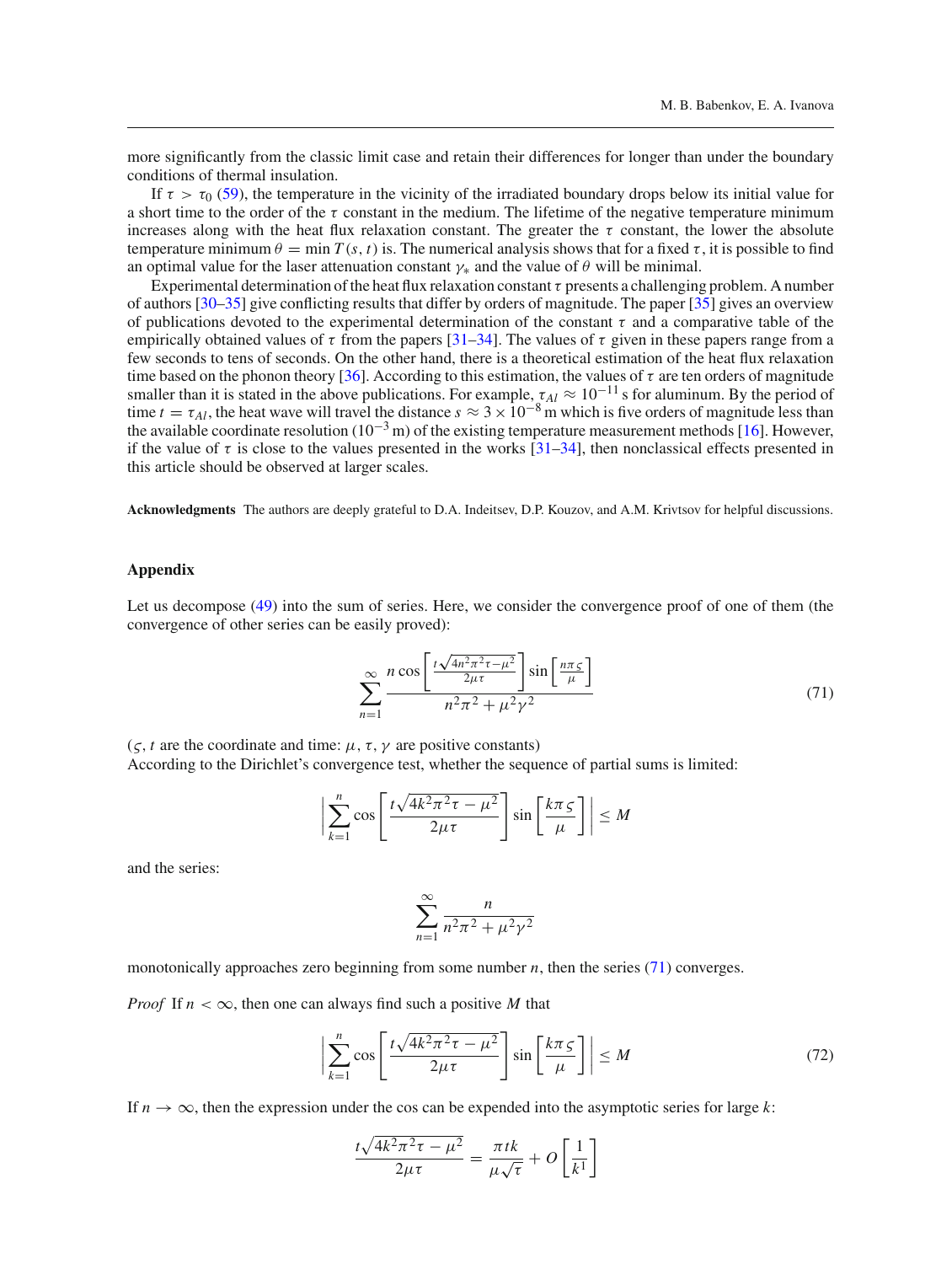Let us rewrite the cos from  $(72)$  in the following form:

$$
\cos\left[\frac{t\sqrt{4k^2\pi^2\tau-\mu^2}}{2\mu\tau}\right] = \left(\cos\left[\frac{t\sqrt{4k^2\pi^2\tau-\mu^2}}{2\mu\tau}\right] - \cos\left[\frac{\pi tk}{\mu\sqrt{\tau}}\right]\right) + \cos\left[\frac{\pi tk}{\mu\sqrt{\tau}}\right]
$$

$$
= -2\sin\left[\frac{t\sqrt{4k^2\pi^2\tau-\mu^2}}{4\tau\mu} - \frac{\pi tk}{2\mu\sqrt{\tau}}\right]\sin\left[\frac{\pi tk}{2\mu\sqrt{\tau}} + \frac{t\sqrt{4k^2\pi^2\tau-\mu^2}}{4\tau\mu}\right] + \cos\left[\frac{\pi tk}{\mu\sqrt{\tau}}\right]
$$

Let us make an estimation:

$$
\cos\left[\frac{t\sqrt{4k^2\pi^2\tau-\mu^2}}{2\mu\tau}\right] \le 2\left|\sin\left[\frac{t\sqrt{4k^2\pi^2\tau-\mu^2}}{4\tau\mu}-\frac{\pi tk}{2\mu\sqrt{\tau}}\right]\right| \times 1 + \left|\cos\left[\frac{\pi tk}{\mu\sqrt{\tau}}\right]\right|
$$

If  $k \to \infty$ 

$$
\left|\sin\left[\frac{t\sqrt{4k^2\pi^2\tau-\mu^2}}{4\tau\mu}-\frac{\pi tk}{2\sqrt{\tau}\mu}\right]\right| = \left|O\left[\frac{1}{k^1}\right]\right|
$$

then

$$
2\left|\sin\left[\frac{t\sqrt{4k^2\pi^2\tau-\mu^2}}{4\tau\mu}-\frac{\pi tk}{2\sqrt{\tau}\mu}\right]\right|+\left|\cos\left[\frac{\pi tk}{\mu\sqrt{\tau}}\right]\right|=2\left|O\left[\frac{1}{k^1}\right]\right|+\left|\cos\left[\frac{\pi tk}{\mu\sqrt{\tau}}\right]\right|
$$

Substituting obtained estimation into the expression [\(72\)](#page-17-1), we obtain:

$$
\left| \sum_{k=1}^{n} \cos \left[ \frac{t \sqrt{4k^2 \pi^2 \tau - \mu^2}}{2\mu \tau} \right] \sin \left[ \frac{k \pi \varsigma}{\mu} \right] \right|
$$
  
\n
$$
\leq \left| \sum_{k=1}^{n} \left( 2 \left| O \left[ \frac{1}{k^1} \right] \right| + \left| \cos \left[ \frac{\pi t k}{\mu \sqrt{\tau}} \right] \right| \right) \sin \left[ \frac{k \pi \varsigma}{\mu} \right] \right|
$$
  
\n
$$
= \left| \sum_{k=1}^{n} \left( \left| \cos \left[ \frac{\pi t k}{\sqrt{\tau \mu}} \right] \right| \sin \left[ \frac{k \pi \varsigma}{\mu} \right] \right) + 2 \sum_{k=1}^{n} \left( \left| O \left[ \frac{1}{k^1} \right] \right| \sin \left[ \frac{k \pi \varsigma}{\mu} \right] \right) \right| \leq M
$$

The second series in the last expression converges according to Dirichlet's test; therefore, the sequence of its partial sums is limited. Let us estimate the first sum in the last expression:

$$
\sum_{k=1}^{n} \left( \left| \cos \left[ \frac{\pi t k}{\sqrt{\tau} \mu} \right] \right| \sin \left[ \frac{k \pi \varsigma}{\mu} \right] \right) \le \left| \sum_{k=1}^{n} \left( \sin \left[ \frac{k \pi \varsigma}{\mu} \right] \right) \right|
$$

The last partial sum under the modulus sign is the Dirichlet kernel, which is bounded if  $n \to \infty$ . If the sequence of the partial sums (72) is bounded then the series (71) converges *OED* of the partial sums [\(72\)](#page-17-1) is bounded, then the series [\(71\)](#page-17-0) converges, *QED*.

## <span id="page-18-0"></span>**References**

- 1. Pop, E., Sinha, S., Goodson, K.E.: Heat generation and transport in nanometer scale transistors. Proc. IEEE **94**, 1587– 1601 (2006)
- <span id="page-18-1"></span>2. Tong, X.C.: Development and Application of Advanced Thermal Management Materials. Springer, New York (2011)
- <span id="page-18-2"></span>3. Haque, M.A., Saif, M.T.A.: Thermo-mechanical properties of nano-scale freestanding aluminum films. Thin Solid Films **484**(1–2), 364–368 (2005)
- <span id="page-18-3"></span>4. Jou, D., Casas-Vazquez, J., Lebon, G.: Extended Irreversible Thermodynamics. Springer, Berlin (2010)
- <span id="page-18-4"></span>5. Cattaneo, C.: A form of heat conduction equation which eliminates the paradox of instantaneous propagation. Compte Rendus **247**, 431–433 (1958)
- <span id="page-18-5"></span>6. Vernotte, P.: Les paradoxes de la theorie continue de lequation de la chaleur. CR Acad. Sci. **246**(22), 3154–3155 (1958)
- <span id="page-18-6"></span>7. Sieniutycz, S.: The variational principles of classic type for non-coupled non-stationary irreversible transport processes with convective motion and relaxation. Int. J. Heat Mass Transf. **20**(11), 1221–1231 (1977)
- <span id="page-18-7"></span>8. Müller, I., Müller, W.H.: Fundamentals of Thermodynamics and Applications: with Historical Annotations and Many Citations from Avogadro to Zermelo. Springer, Berlin (2009)